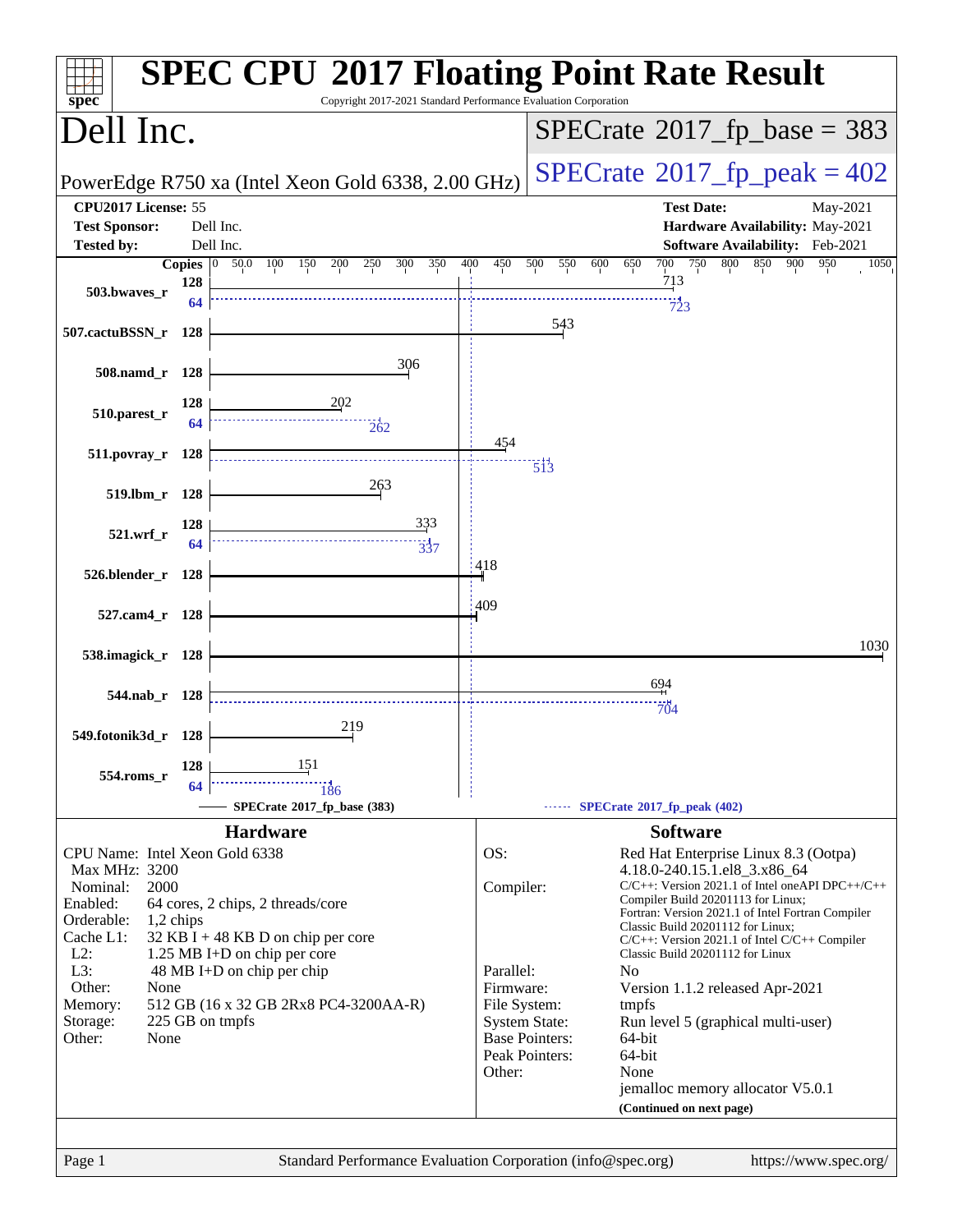| <b>SPEC CPU®2017 Floating Point Rate Result</b><br>Copyright 2017-2021 Standard Performance Evaluation Corporation<br>spec <sup>®</sup>                                                                                                                                      |               |                |       |                               |             |                      |       |               |                                                                                                          |              |                                 |              |                |              |
|------------------------------------------------------------------------------------------------------------------------------------------------------------------------------------------------------------------------------------------------------------------------------|---------------|----------------|-------|-------------------------------|-------------|----------------------|-------|---------------|----------------------------------------------------------------------------------------------------------|--------------|---------------------------------|--------------|----------------|--------------|
| Dell Inc.<br>$SPECTate@2017_fp\_base = 383$                                                                                                                                                                                                                                  |               |                |       |                               |             |                      |       |               |                                                                                                          |              |                                 |              |                |              |
| PowerEdge R750 xa (Intel Xeon Gold 6338, 2.00 GHz)                                                                                                                                                                                                                           |               |                |       |                               |             |                      |       |               | $SPECTate@2017_fp\_peak = 402$                                                                           |              |                                 |              |                |              |
| CPU2017 License: 55                                                                                                                                                                                                                                                          |               |                |       |                               |             |                      |       |               |                                                                                                          |              | <b>Test Date:</b>               |              | May-2021       |              |
| <b>Test Sponsor:</b>                                                                                                                                                                                                                                                         | Dell Inc.     |                |       |                               |             |                      |       |               |                                                                                                          |              | Hardware Availability: May-2021 |              |                |              |
| <b>Tested by:</b>                                                                                                                                                                                                                                                            | Dell Inc.     |                |       |                               |             |                      |       |               |                                                                                                          |              | Software Availability: Feb-2021 |              |                |              |
| <b>Software (Continued)</b><br>Power Management: BIOS and OS set to prefer performance<br>at the cost of additional power usage.                                                                                                                                             |               |                |       |                               |             |                      |       |               |                                                                                                          |              |                                 |              |                |              |
|                                                                                                                                                                                                                                                                              |               |                |       |                               |             | <b>Results Table</b> |       |               |                                                                                                          |              |                                 |              |                |              |
| <b>Benchmark</b>                                                                                                                                                                                                                                                             | <b>Copies</b> | <b>Seconds</b> | Ratio | <b>Base</b><br><b>Seconds</b> | Ratio       | <b>Seconds</b>       | Ratio | <b>Copies</b> | <b>Seconds</b>                                                                                           | <b>Ratio</b> | <b>Peak</b><br><b>Seconds</b>   | <b>Ratio</b> | <b>Seconds</b> | <b>Ratio</b> |
| 503.bwaves_r                                                                                                                                                                                                                                                                 | 128           | 1801           | 713   | 1801                          | 713         |                      |       | 64            | 888                                                                                                      | 723          | 887                             | 724          |                |              |
| 507.cactuBSSN_r                                                                                                                                                                                                                                                              | 128           | 298            | 543   | 298                           | 544         |                      |       | 128           | 298                                                                                                      | 543          | 298                             | 544          |                |              |
| 508.namd_r                                                                                                                                                                                                                                                                   | 128           | 398            | 306   | 398                           | 306         |                      |       | 128           | 398                                                                                                      | 306          | 398                             | <b>306</b>   |                |              |
| 510.parest_r                                                                                                                                                                                                                                                                 | 128           | 1652           | 203   | 1656                          | 202         |                      |       | 64            | 640                                                                                                      | 262          | 640                             | 262          |                |              |
| 511.povray_r                                                                                                                                                                                                                                                                 | 128           | 658            | 454   | 657                           | 455         |                      |       | 128           | 573                                                                                                      | 522          | 582                             | 513          |                |              |
| 519.lbm r                                                                                                                                                                                                                                                                    | 128           | 514            | 263   | 513                           | 263         |                      |       | 128           | 514                                                                                                      | 263          | 513                             | 263          |                |              |
| 521.wrf                                                                                                                                                                                                                                                                      | 128           | 861            | 333   | 859                           | 334         |                      |       | 64            | 423                                                                                                      | 339          | 425                             | 337          |                |              |
| 526.blender_r                                                                                                                                                                                                                                                                | 128           | 467            | 418   | 463                           | 421         |                      |       | 128           | 467                                                                                                      | 418          | 463                             | 421          |                |              |
| 527.cam4_r                                                                                                                                                                                                                                                                   | 128           | 548            | 409   | 546                           | 410         |                      |       | 128           | 548                                                                                                      | 409          | 546                             | 410          |                |              |
| 538.imagick_r                                                                                                                                                                                                                                                                | 128           | 308            | 1030  | 308                           | <b>1030</b> |                      |       | 128           | 308                                                                                                      | 1030         | 308                             | <b>1030</b>  |                |              |
| 544.nab_r                                                                                                                                                                                                                                                                    | 128           | 307            | 701   | 310                           | 694         |                      |       | 128           | 304                                                                                                      | 708          | <b>306</b>                      | 704          |                |              |
| 549.fotonik3d_r                                                                                                                                                                                                                                                              | 128           | 2274           | 219   | 2275                          | 219         |                      |       | 128           | 2274                                                                                                     | 219          | 2275                            | 219          |                |              |
| 554.roms_r                                                                                                                                                                                                                                                                   | 128           | 1343           | 151   | 1340                          | 152         |                      |       | 64            | 546                                                                                                      | 186          | 545                             | 186          |                |              |
| $SPECrate^*2017_fp\_base =$                                                                                                                                                                                                                                                  |               |                | 383   |                               |             |                      |       |               |                                                                                                          |              |                                 |              |                |              |
| $SPECrate^*2017_fp_peak =$                                                                                                                                                                                                                                                   |               |                | 402   |                               |             |                      |       |               |                                                                                                          |              |                                 |              |                |              |
|                                                                                                                                                                                                                                                                              |               |                |       |                               |             |                      |       |               | Results appear in the order in which they were run. Bold underlined text indicates a median measurement. |              |                                 |              |                |              |
| <b>Submit Notes</b><br>The numactl mechanism was used to bind copies to processors. The config file option 'submit'<br>was used to generate numactl commands to bind each copy to a specific processor.<br>For details, please see the config file.                          |               |                |       |                               |             |                      |       |               |                                                                                                          |              |                                 |              |                |              |
| <b>Operating System Notes</b><br>Stack size set to unlimited using "ulimit -s unlimited"                                                                                                                                                                                     |               |                |       |                               |             |                      |       |               |                                                                                                          |              |                                 |              |                |              |
| <b>Environment Variables Notes</b><br>Environment variables set by runcpu before the start of the run:<br>LD LIBRARY PATH =<br>"/mnt/ramdisk/cpu2017-1.1.5-ic2021.1/lib/intel64:/mnt/ramdisk/cpu2017-1.<br>$1.5 - i c 2021.1/j e 5.0.1 - 64"$<br>MALLOC_CONF = "retain:true" |               |                |       |                               |             |                      |       |               |                                                                                                          |              |                                 |              |                |              |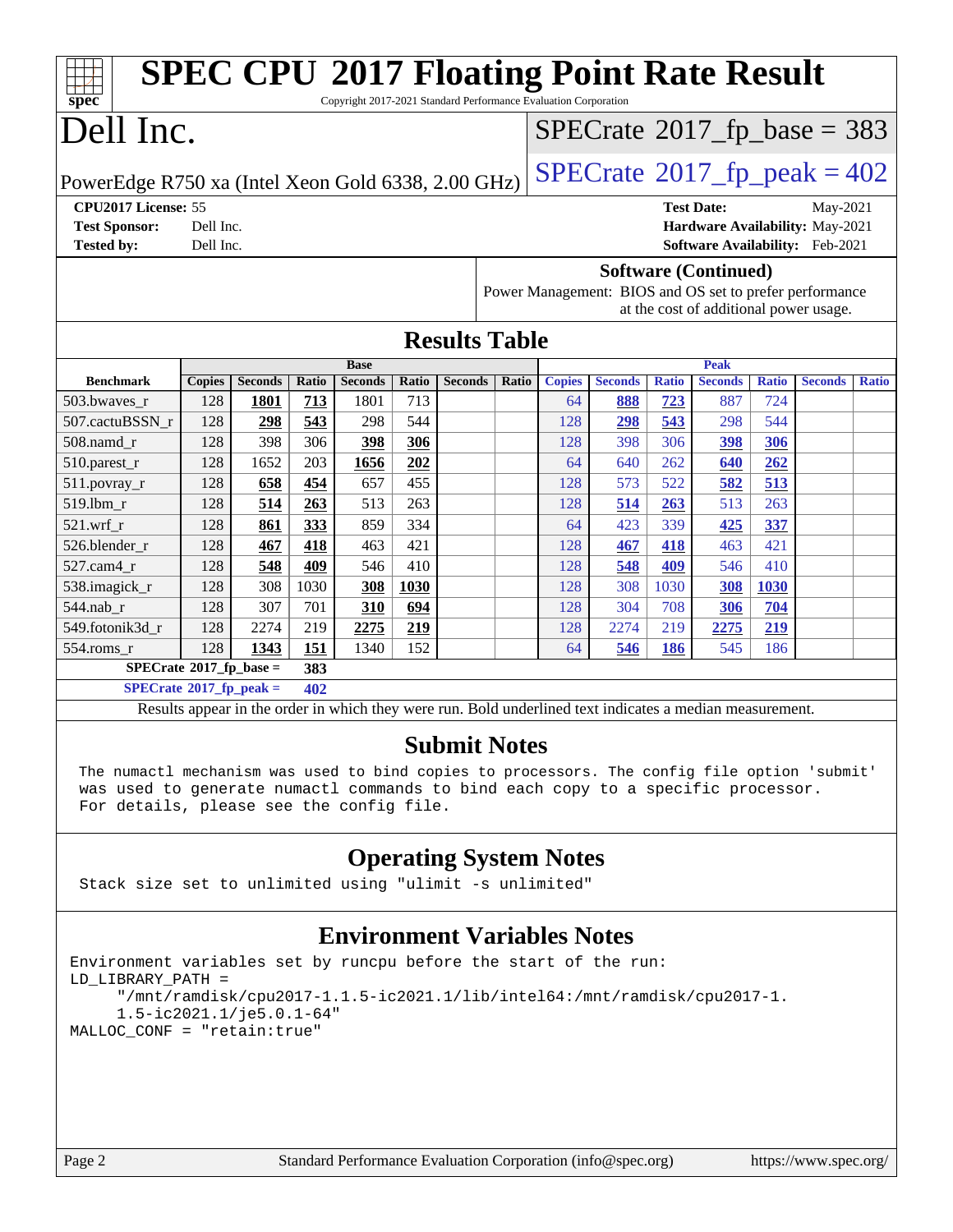| <b>SPEC CPU®2017 Floating Point Rate Result</b><br>Copyright 2017-2021 Standard Performance Evaluation Corporation<br>spec <sup>®</sup>                                                                                                                                                                                                                                                                                                                                                                                                                                                                                                                                                                                                                                                                                                                                                                                                                                                                                                                                                                    |                                                                                                     |  |  |  |
|------------------------------------------------------------------------------------------------------------------------------------------------------------------------------------------------------------------------------------------------------------------------------------------------------------------------------------------------------------------------------------------------------------------------------------------------------------------------------------------------------------------------------------------------------------------------------------------------------------------------------------------------------------------------------------------------------------------------------------------------------------------------------------------------------------------------------------------------------------------------------------------------------------------------------------------------------------------------------------------------------------------------------------------------------------------------------------------------------------|-----------------------------------------------------------------------------------------------------|--|--|--|
| Dell Inc.                                                                                                                                                                                                                                                                                                                                                                                                                                                                                                                                                                                                                                                                                                                                                                                                                                                                                                                                                                                                                                                                                                  | $SPECrate^{\circ}2017$ fp base = 383                                                                |  |  |  |
| PowerEdge R750 xa (Intel Xeon Gold 6338, 2.00 GHz)                                                                                                                                                                                                                                                                                                                                                                                                                                                                                                                                                                                                                                                                                                                                                                                                                                                                                                                                                                                                                                                         | $SPECTate^{\circ}2017$ _fp_peak = 402                                                               |  |  |  |
| CPU2017 License: 55<br>Dell Inc.<br><b>Test Sponsor:</b><br>Dell Inc.<br><b>Tested by:</b>                                                                                                                                                                                                                                                                                                                                                                                                                                                                                                                                                                                                                                                                                                                                                                                                                                                                                                                                                                                                                 | <b>Test Date:</b><br>May-2021<br>Hardware Availability: May-2021<br>Software Availability: Feb-2021 |  |  |  |
| <b>General Notes</b>                                                                                                                                                                                                                                                                                                                                                                                                                                                                                                                                                                                                                                                                                                                                                                                                                                                                                                                                                                                                                                                                                       |                                                                                                     |  |  |  |
| Binaries compiled on a system with 1x Intel Core i9-7980XE CPU + 64GB RAM<br>memory using Red Hat Enterprise Linux 8.1<br>Transparent Huge Pages enabled by default<br>Prior to runcpu invocation<br>Filesystem page cache synced and cleared with:<br>/proc/sys/vm/drop_caches<br>sync; echo 3><br>runcpu command invoked through numactl i.e.:<br>numactl --interleave=all runcpu <etc><br/>jemalloc, a general purpose malloc implementation<br/>built with the RedHat Enterprise 7.5, and the system compiler gcc 4.8.5<br/>sources available from jemalloc.net or https://github.com/jemalloc/jemalloc/releases<br/>NA: The test sponsor attests, as of date of publication, that CVE-2017-5754 (Meltdown)<br/>is mitigated in the system as tested and documented.<br/>Yes: The test sponsor attests, as of date of publication, that CVE-2017-5753 (Spectre variant 1)<br/>is mitigated in the system as tested and documented.<br/>Yes: The test sponsor attests, as of date of publication, that CVE-2017-5715 (Spectre variant 2)<br/>is mitigated in the system as tested and documented.</etc> |                                                                                                     |  |  |  |
| <b>Platform Notes</b>                                                                                                                                                                                                                                                                                                                                                                                                                                                                                                                                                                                                                                                                                                                                                                                                                                                                                                                                                                                                                                                                                      |                                                                                                     |  |  |  |
| BIOS Settings:<br>Sub NUMA Cluster : 2-Way Clustering<br>Virtualization Technology : Disabled                                                                                                                                                                                                                                                                                                                                                                                                                                                                                                                                                                                                                                                                                                                                                                                                                                                                                                                                                                                                              |                                                                                                     |  |  |  |
| System Profile : Custom<br>CPU Power Management : Maximum Performance<br>C1E : Disabled<br>C States : Autonomous<br>Memory Patrol Scrub : Disabled<br>Energy Efficiency Policy : Performance<br>CPU Interconnect Bus Link<br>Power Management : Disabled<br>Sysinfo program /mnt/ramdisk/cpu2017-1.1.5-ic2021.1/bin/sysinfo<br>Rev: r6538 of 2020-09-24 e8664e66d2d7080afeaa89d4b38e2f1c<br>running on localhost.localdomain Fri May 7 22:35:59 2021<br>SUT (System Under Test) info as seen by some common utilities.                                                                                                                                                                                                                                                                                                                                                                                                                                                                                                                                                                                     |                                                                                                     |  |  |  |
| For more information on this section, see<br>https://www.spec.org/cpu2017/Docs/config.html#sysinfo<br>From /proc/cpuinfo                                                                                                                                                                                                                                                                                                                                                                                                                                                                                                                                                                                                                                                                                                                                                                                                                                                                                                                                                                                   |                                                                                                     |  |  |  |
|                                                                                                                                                                                                                                                                                                                                                                                                                                                                                                                                                                                                                                                                                                                                                                                                                                                                                                                                                                                                                                                                                                            |                                                                                                     |  |  |  |
| (Continued on next page)                                                                                                                                                                                                                                                                                                                                                                                                                                                                                                                                                                                                                                                                                                                                                                                                                                                                                                                                                                                                                                                                                   |                                                                                                     |  |  |  |
| Page 3<br>Standard Performance Evaluation Corporation (info@spec.org)                                                                                                                                                                                                                                                                                                                                                                                                                                                                                                                                                                                                                                                                                                                                                                                                                                                                                                                                                                                                                                      | https://www.spec.org/                                                                               |  |  |  |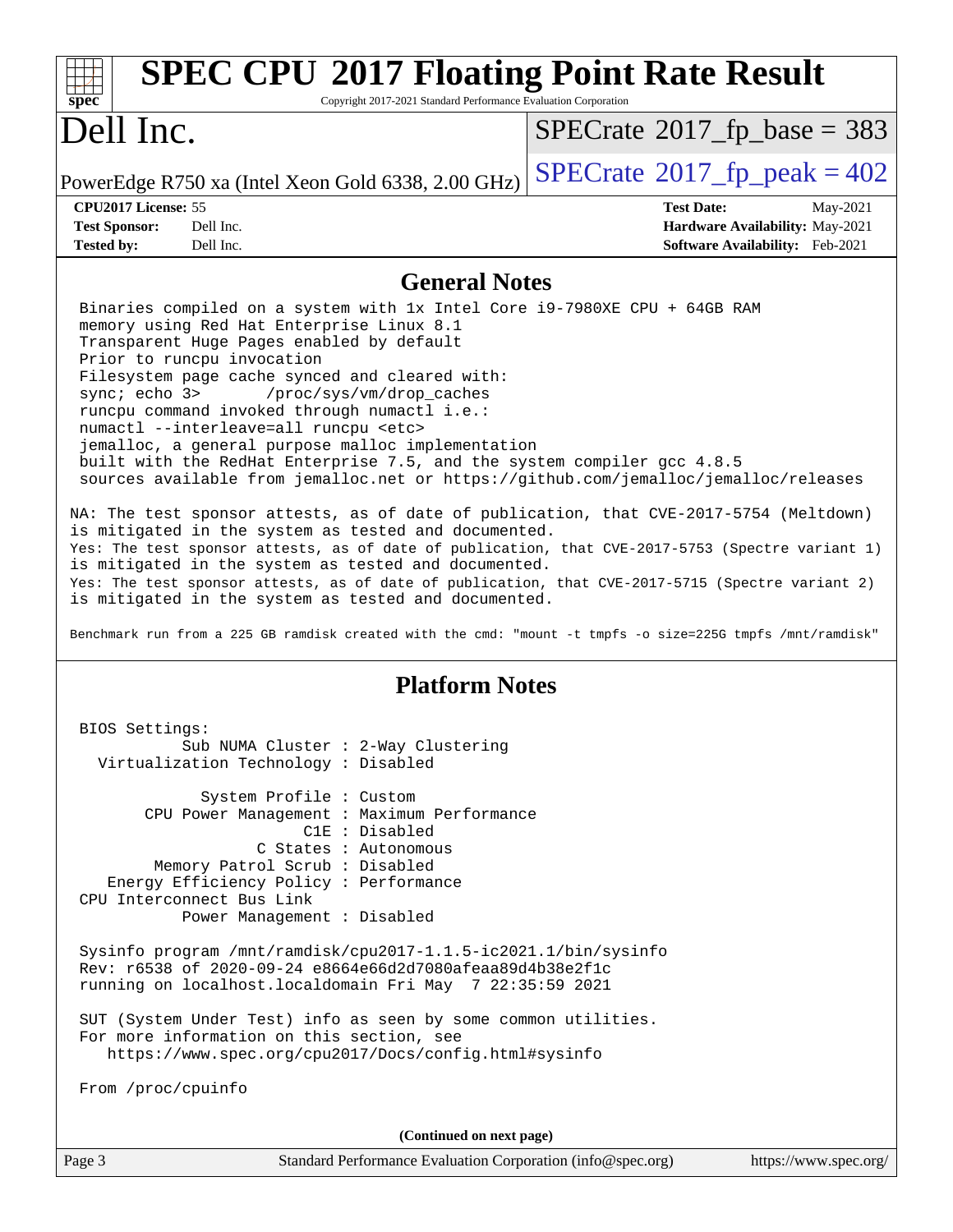| spec                                                                                                                                                                                                                                                                                                                                                                                                                                                                                                                                                              | Copyright 2017-2021 Standard Performance Evaluation Corporation                                                                                                                                                                             | <b>SPEC CPU®2017 Floating Point Rate Result</b>                                                                                                                                                                                                                                                                                                                                                                                                                                                                |                                 |
|-------------------------------------------------------------------------------------------------------------------------------------------------------------------------------------------------------------------------------------------------------------------------------------------------------------------------------------------------------------------------------------------------------------------------------------------------------------------------------------------------------------------------------------------------------------------|---------------------------------------------------------------------------------------------------------------------------------------------------------------------------------------------------------------------------------------------|----------------------------------------------------------------------------------------------------------------------------------------------------------------------------------------------------------------------------------------------------------------------------------------------------------------------------------------------------------------------------------------------------------------------------------------------------------------------------------------------------------------|---------------------------------|
| Dell Inc.                                                                                                                                                                                                                                                                                                                                                                                                                                                                                                                                                         |                                                                                                                                                                                                                                             | $SPECTate$ <sup>®</sup> 2017_fp_base = 383                                                                                                                                                                                                                                                                                                                                                                                                                                                                     |                                 |
| PowerEdge R750 xa (Intel Xeon Gold 6338, 2.00 GHz)                                                                                                                                                                                                                                                                                                                                                                                                                                                                                                                |                                                                                                                                                                                                                                             | $SPECTate$ <sup>®</sup> 2017_fp_peak = 402                                                                                                                                                                                                                                                                                                                                                                                                                                                                     |                                 |
| CPU2017 License: 55                                                                                                                                                                                                                                                                                                                                                                                                                                                                                                                                               |                                                                                                                                                                                                                                             | <b>Test Date:</b>                                                                                                                                                                                                                                                                                                                                                                                                                                                                                              | May-2021                        |
| Dell Inc.<br><b>Test Sponsor:</b>                                                                                                                                                                                                                                                                                                                                                                                                                                                                                                                                 |                                                                                                                                                                                                                                             |                                                                                                                                                                                                                                                                                                                                                                                                                                                                                                                | Hardware Availability: May-2021 |
| <b>Tested by:</b><br>Dell Inc.                                                                                                                                                                                                                                                                                                                                                                                                                                                                                                                                    |                                                                                                                                                                                                                                             |                                                                                                                                                                                                                                                                                                                                                                                                                                                                                                                | Software Availability: Feb-2021 |
|                                                                                                                                                                                                                                                                                                                                                                                                                                                                                                                                                                   | <b>Platform Notes (Continued)</b>                                                                                                                                                                                                           |                                                                                                                                                                                                                                                                                                                                                                                                                                                                                                                |                                 |
| "physical id"s (chips)<br>2<br>128 "processors"<br>cpu cores : 32<br>siblings : 64<br>28 29 30 31<br>28 29 30 31                                                                                                                                                                                                                                                                                                                                                                                                                                                  | model name: Intel(R) Xeon(R) Gold 6338 CPU @ 2.00GHz                                                                                                                                                                                        | cores, siblings (Caution: counting these is hw and system dependent. The following<br>excerpts from /proc/cpuinfo might not be reliable. Use with caution.)<br>physical 0: cores 0 1 2 3 4 5 10 11 12 13 14 15 16 17 18 19 20 21 22 23 24 25 26 27<br>physical 1: cores 0 1 2 3 4 5 10 11 12 13 14 15 16 17 18 19 20 21 22 23 24 25 26 27                                                                                                                                                                      |                                 |
| From lscpu:<br>Architecture:<br>$CPU$ op-mode( $s$ ):<br>Byte Order:<br>CPU(s):<br>On-line CPU(s) list: 0-127<br>Thread(s) per core:<br>Core(s) per socket:<br>Socket(s):<br>NUMA $node(s):$<br>Vendor ID:<br>CPU family:<br>Model:<br>Model name:<br>Stepping:<br>CPU MHz:<br>BogoMIPS:<br>Virtualization:<br>L1d cache:<br>Lli cache:<br>$L2$ cache:<br>L3 cache:<br>NUMA node0 CPU(s):<br>112, 116, 120, 124<br>NUMA nodel CPU(s):<br>, 114, 118, 122, 126<br>NUMA node2 CPU(s):<br>113, 117, 121, 125<br>NUMA node3 CPU(s):<br>, 115, 119, 123, 127<br>Flags: | x86_64<br>$32$ -bit, $64$ -bit<br>Little Endian<br>128<br>$\overline{2}$<br>32<br>2<br>4<br>GenuineIntel<br>6<br>106<br>$Intel(R) Xeon(R) Gold 6338 CPU @ 2.00GHz$<br>6<br>2227.025<br>4000.00<br>$VT - x$<br>48K<br>32K<br>1280K<br>49152K | 0,4,8,12,16,20,24,28,32,36,40,44,48,52,56,60,64,68,72,76,80,84,88,92,96,100,104,108,<br>2, 6, 10, 14, 18, 22, 26, 30, 34, 38, 42, 46, 50, 54, 58, 62, 66, 70, 74, 78, 82, 86, 90, 94, 98, 102, 106, 110<br>1, 5, 9, 13, 17, 21, 25, 29, 33, 37, 41, 45, 49, 53, 57, 61, 65, 69, 73, 77, 81, 85, 89, 93, 97, 101, 105, 109,<br>3, 7, 11, 15, 19, 23, 27, 31, 35, 39, 43, 47, 51, 55, 59, 63, 67, 71, 75, 79, 83, 87, 91, 95, 99, 103, 107, 111<br>fpu vme de pse tsc msr pae mce cx8 apic sep mtrr pge mca cmov |                                 |
|                                                                                                                                                                                                                                                                                                                                                                                                                                                                                                                                                                   | (Continued on next page)                                                                                                                                                                                                                    |                                                                                                                                                                                                                                                                                                                                                                                                                                                                                                                |                                 |
| Page 4                                                                                                                                                                                                                                                                                                                                                                                                                                                                                                                                                            | Standard Performance Evaluation Corporation (info@spec.org)                                                                                                                                                                                 |                                                                                                                                                                                                                                                                                                                                                                                                                                                                                                                | https://www.spec.org/           |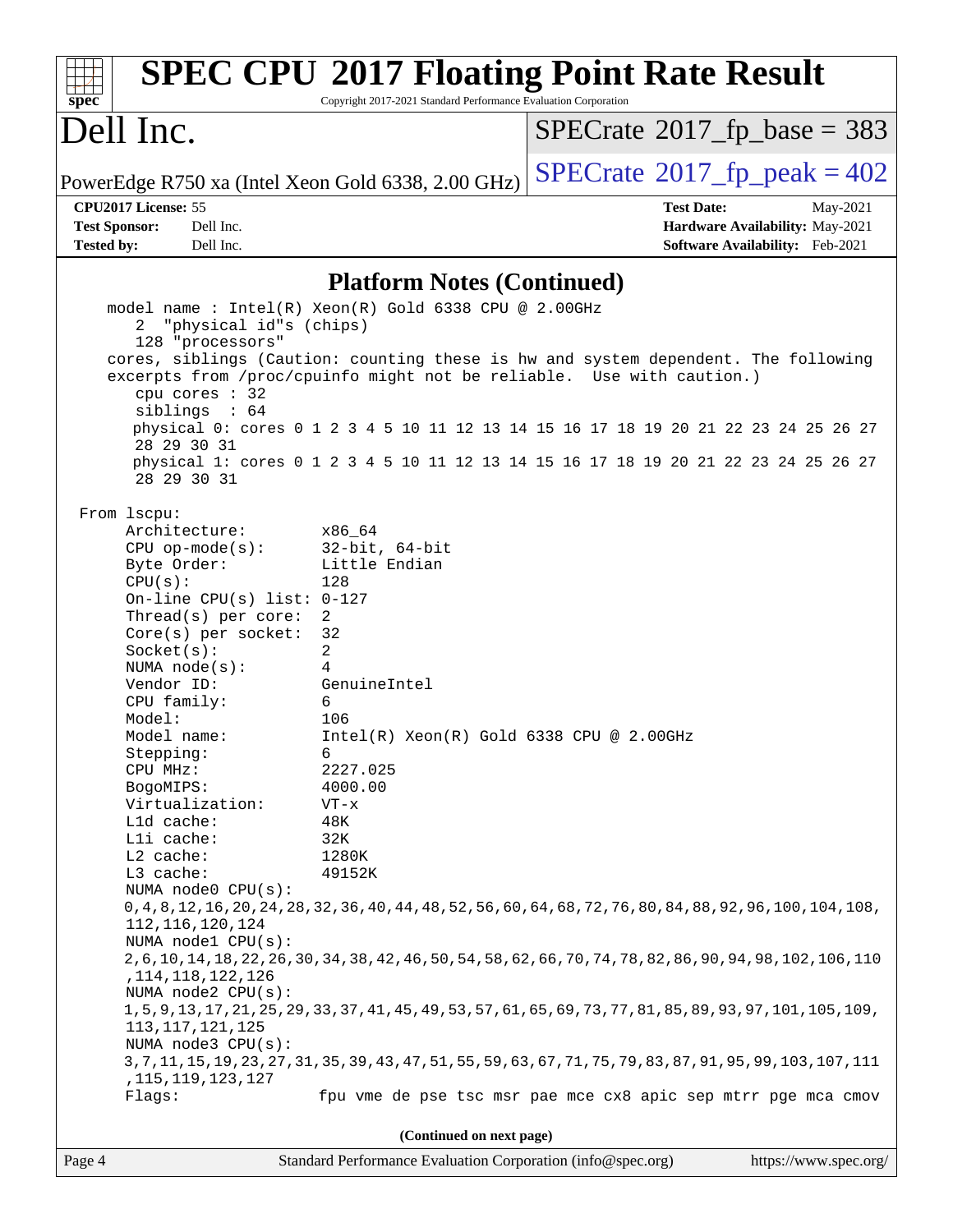| <b>SPEC CPU®2017 Floating Point Rate Result</b><br>Copyright 2017-2021 Standard Performance Evaluation Corporation<br>$spec^*$                                                                                                                                                                                                                                                                                                                                                                                                                                                                                                                                                                                                                                                                                                                                                                                                                                                                                                                                                                                                                                          |                                                                                                     |  |  |  |  |
|-------------------------------------------------------------------------------------------------------------------------------------------------------------------------------------------------------------------------------------------------------------------------------------------------------------------------------------------------------------------------------------------------------------------------------------------------------------------------------------------------------------------------------------------------------------------------------------------------------------------------------------------------------------------------------------------------------------------------------------------------------------------------------------------------------------------------------------------------------------------------------------------------------------------------------------------------------------------------------------------------------------------------------------------------------------------------------------------------------------------------------------------------------------------------|-----------------------------------------------------------------------------------------------------|--|--|--|--|
| Dell Inc.                                                                                                                                                                                                                                                                                                                                                                                                                                                                                                                                                                                                                                                                                                                                                                                                                                                                                                                                                                                                                                                                                                                                                               | $SPECTate$ <sup>®</sup> 2017_fp_base = 383                                                          |  |  |  |  |
| PowerEdge R750 xa (Intel Xeon Gold 6338, 2.00 GHz)                                                                                                                                                                                                                                                                                                                                                                                                                                                                                                                                                                                                                                                                                                                                                                                                                                                                                                                                                                                                                                                                                                                      | $SPECTate$ <sup>®</sup> 2017_fp_peak = 402                                                          |  |  |  |  |
| CPU2017 License: 55<br><b>Test Sponsor:</b><br>Dell Inc.<br><b>Tested by:</b><br>Dell Inc.                                                                                                                                                                                                                                                                                                                                                                                                                                                                                                                                                                                                                                                                                                                                                                                                                                                                                                                                                                                                                                                                              | <b>Test Date:</b><br>May-2021<br>Hardware Availability: May-2021<br>Software Availability: Feb-2021 |  |  |  |  |
| <b>Platform Notes (Continued)</b>                                                                                                                                                                                                                                                                                                                                                                                                                                                                                                                                                                                                                                                                                                                                                                                                                                                                                                                                                                                                                                                                                                                                       |                                                                                                     |  |  |  |  |
| pat pse36 clflush dts acpi mmx fxsr sse sse2 ss ht tm pbe syscall nx pdpelgb rdtscp<br>lm constant_tsc art arch_perfmon pebs bts rep_good nopl xtopology nonstop_tsc cpuid<br>aperfmperf pni pclmulqdq dtes64 monitor ds_cpl vmx smx est tm2 ssse3 sdbg fma cx16<br>xtpr pdcm pcid dca sse4_1 sse4_2 x2apic movbe popcnt tsc_deadline_timer aes xsave<br>avx f16c rdrand lahf_lm abm 3dnowprefetch cpuid_fault epb cat_13 invpcid_single<br>intel_ppin ssbd mba ibrs ibpb stibp ibrs_enhanced fsgsbase tsc_adjust bmil hle avx2<br>smep bmi2 erms invpcid cqm rdt_a avx512f avx512dq rdseed adx smap avx512ifma<br>clflushopt clwb intel_pt avx512cd sha_ni avx512bw avx512vl xsaveopt xsavec xgetbv1<br>xsaves cqm_llc cqm_occup_llc cqm_mbm_total cqm_mbm_local split_lock_detect wbnoinvd<br>dtherm ida arat pln pts avx512vbmi umip pku ospke avx512_vbmi2 gfni vaes vpclmulqdq<br>avx512_vnni avx512_bitalg tme avx512_vpopcntdq la57 rdpid md_clear pconfig flush_11d<br>arch_capabilities<br>/proc/cpuinfo cache data                                                                                                                                            |                                                                                                     |  |  |  |  |
| cache size : 49152 KB<br>From numactl --hardware WARNING: a numactl 'node' might or might not correspond to a<br>physical chip.<br>$available: 4 nodes (0-3)$<br>node 0 cpus: 0 4 8 12 16 20 24 28 32 36 40 44 48 52 56 60 64 68 72 76 80 84 88 92 96<br>100 104 108 112 116 120 124<br>node 0 size: 125003 MB<br>node 0 free: 127007 MB<br>node 1 cpus: 2 6 10 14 18 22 26 30 34 38 42 46 50 54 58 62 66 70 74 78 82 86 90 94 98<br>102 106 110 114 118 122 126<br>node 1 size: 125582 MB<br>node 1 free: 128388 MB<br>node 2 cpus: 1 5 9 13 17 21 25 29 33 37 41 45 49 53 57 61 65 69 73 77 81 85 89 93 97<br>101 105 109 113 117 121 125<br>node 2 size: 125736 MB<br>node 2 free: 123985 MB<br>node 3 cpus: 3 7 11 15 19 23 27 31 35 39 43 47 51 55 59 63 67 71 75 79 83 87 91 95 99<br>103 107 111 115 119 123 127<br>node 3 size: 125758 MB<br>node 3 free: 117680 MB<br>node distances:<br>node<br>$\overline{0}$<br>1<br>2<br>3<br>0:<br>10<br>11<br>20<br>20<br>1:<br>11<br>10<br>20<br>20<br>20<br>2:<br>20<br>10<br>11<br>3:<br>20<br>20<br>11<br>10<br>From /proc/meminfo<br>MemTotal:<br>527793972 kB<br>HugePages_Total:<br>0<br>Hugepagesize:<br>2048 kB |                                                                                                     |  |  |  |  |
| (Continued on next page)<br>Standard Performance Evaluation Corporation (info@spec.org)<br>Page 5                                                                                                                                                                                                                                                                                                                                                                                                                                                                                                                                                                                                                                                                                                                                                                                                                                                                                                                                                                                                                                                                       | https://www.spec.org/                                                                               |  |  |  |  |
|                                                                                                                                                                                                                                                                                                                                                                                                                                                                                                                                                                                                                                                                                                                                                                                                                                                                                                                                                                                                                                                                                                                                                                         |                                                                                                     |  |  |  |  |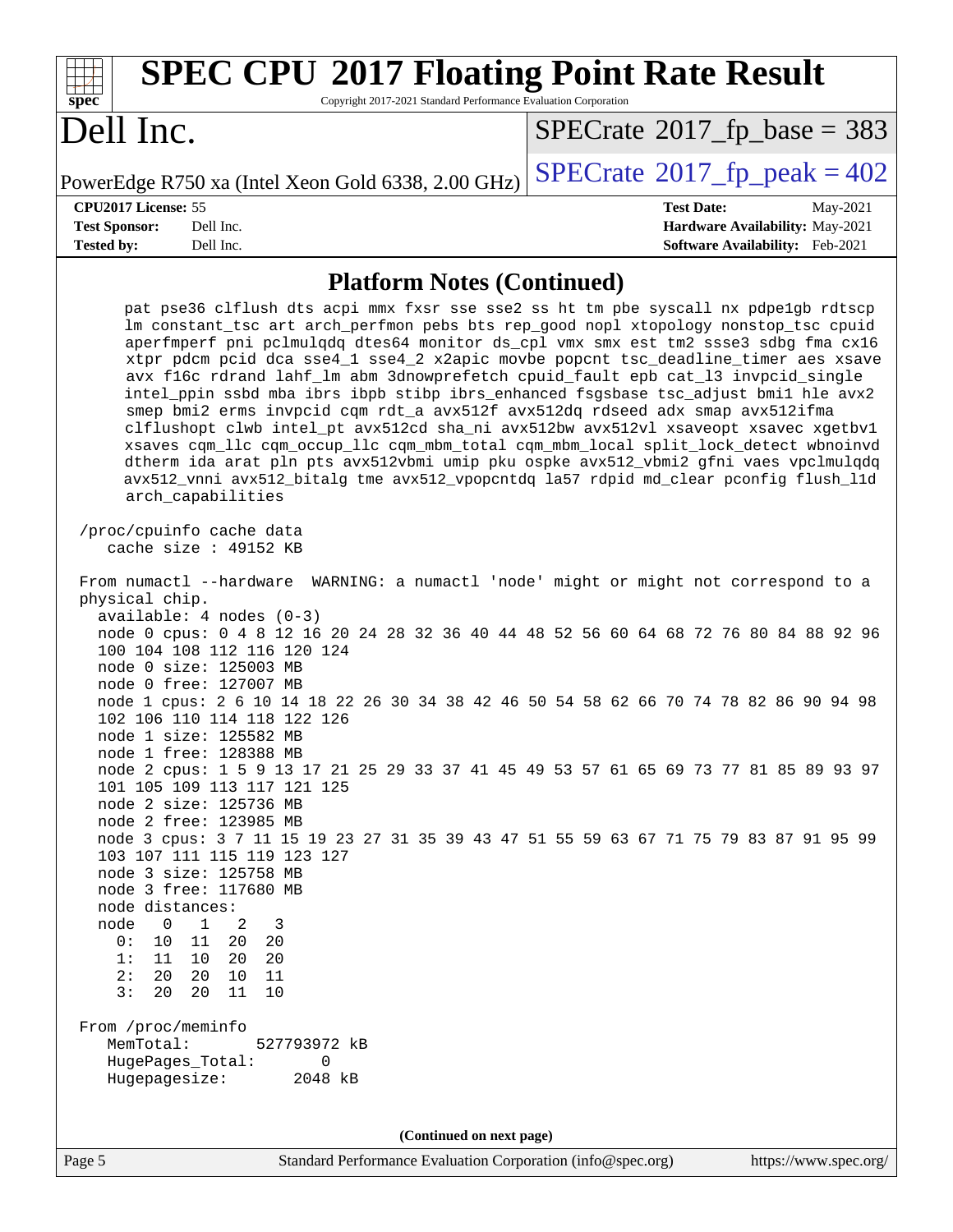| <b>SPEC CPU®2017 Floating Point Rate Result</b><br>Copyright 2017-2021 Standard Performance Evaluation Corporation<br>spec <sup>®</sup>                                                   |                                                                                           |
|-------------------------------------------------------------------------------------------------------------------------------------------------------------------------------------------|-------------------------------------------------------------------------------------------|
| Dell Inc.                                                                                                                                                                                 | $SPECrate^{\circ}2017$ fp base = 383                                                      |
| PowerEdge R750 xa (Intel Xeon Gold 6338, 2.00 GHz)                                                                                                                                        | $SPECTate$ <sup>®</sup> 2017_fp_peak = 402                                                |
| CPU2017 License: 55<br><b>Test Sponsor:</b><br>Dell Inc.                                                                                                                                  | <b>Test Date:</b><br>May-2021<br>Hardware Availability: May-2021                          |
| <b>Tested by:</b><br>Dell Inc.                                                                                                                                                            | Software Availability: Feb-2021                                                           |
| <b>Platform Notes (Continued)</b>                                                                                                                                                         |                                                                                           |
| /sbin/tuned-adm active<br>Current active profile: throughput-performance                                                                                                                  |                                                                                           |
| From /etc/*release* /etc/*version*<br>os-release:                                                                                                                                         |                                                                                           |
| NAME="Red Hat Enterprise Linux"<br>VERSION="8.3 (Ootpa)"<br>$ID="rhe1"$                                                                                                                   |                                                                                           |
| ID LIKE="fedora"<br>VERSION ID="8.3"                                                                                                                                                      |                                                                                           |
| PLATFORM_ID="platform:el8"<br>PRETTY_NAME="Red Hat Enterprise Linux 8.3 (Ootpa)"<br>$ANSI$ _COLOR=" $0:31$ "                                                                              |                                                                                           |
| redhat-release: Red Hat Enterprise Linux release 8.3 (Ootpa)<br>system-release: Red Hat Enterprise Linux release 8.3 (Ootpa)<br>system-release-cpe: cpe:/o:redhat:enterprise_linux:8.3:ga |                                                                                           |
| uname $-a$ :<br>Linux localhost.localdomain 4.18.0-240.15.1.el8_3.x86_64 #1 SMP Wed Feb 3 03:12:15 EST<br>2021 x86_64 x86_64 x86_64 GNU/Linux                                             |                                                                                           |
| Kernel self-reported vulnerability status:                                                                                                                                                |                                                                                           |
| CVE-2018-12207 (iTLB Multihit):<br>CVE-2018-3620 (L1 Terminal Fault):                                                                                                                     | Not affected<br>Not affected                                                              |
| Microarchitectural Data Sampling:                                                                                                                                                         | Not affected                                                                              |
| CVE-2017-5754 (Meltdown):<br>CVE-2018-3639 (Speculative Store Bypass):                                                                                                                    | Not affected<br>Mitigation: Speculative Store<br>Bypass disabled via prctl and<br>seccomp |
| CVE-2017-5753 (Spectre variant 1):                                                                                                                                                        | Mitigation: usercopy/swapgs<br>barriers and __user pointer<br>sanitization                |
| $CVE-2017-5715$ (Spectre variant 2):                                                                                                                                                      | Mitigation: Enhanced IBRS, IBPB:<br>conditional, RSB filling                              |
| CVE-2020-0543 (Special Register Buffer Data Sampling): Not affected<br>CVE-2019-11135 (TSX Asynchronous Abort):                                                                           | Not affected                                                                              |
| run-level 5 May 7 16:48                                                                                                                                                                   |                                                                                           |
| SPEC is set to: /mnt/ramdisk/cpu2017-1.1.5-ic2021.1<br>Size Used Avail Use% Mounted on<br>Type<br>Filesystem<br>tmpfs<br>tmpfs $225G$ 6.9G $219G$ 4% /mnt/ramdisk                         |                                                                                           |
| From /sys/devices/virtual/dmi/id<br>Vendor:<br>Dell Inc.                                                                                                                                  |                                                                                           |
| Product:<br>PowerEdge R750 xa                                                                                                                                                             |                                                                                           |
| (Continued on next page)                                                                                                                                                                  |                                                                                           |
| Standard Performance Evaluation Corporation (info@spec.org)<br>Page 6                                                                                                                     | https://www.spec.org/                                                                     |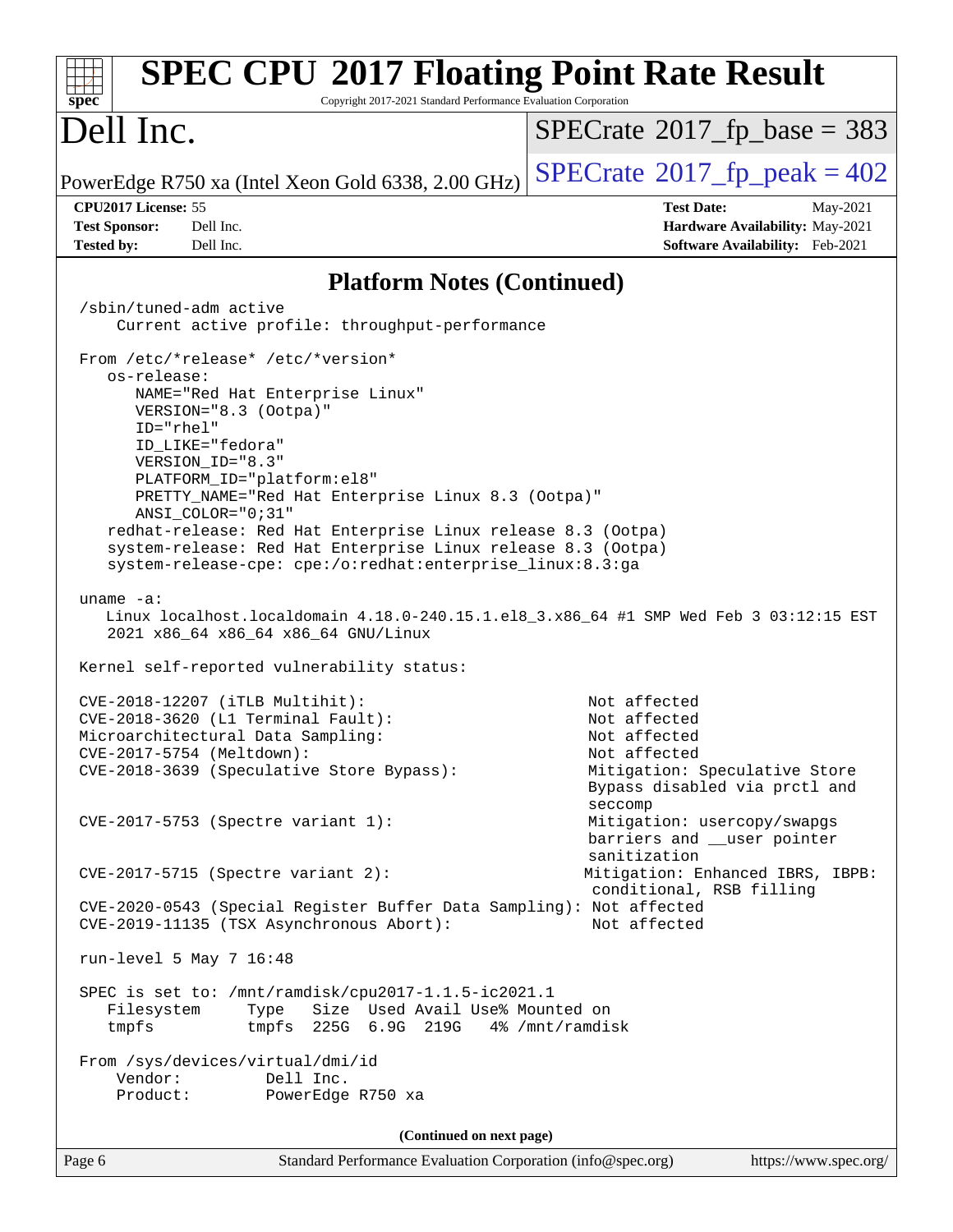| <b>SPEC CPU®2017 Floating Point Rate Result</b><br>spec<br>Copyright 2017-2021 Standard Performance Evaluation Corporation                                                                                                                                                                                                                                                                                                                            |                                                                                                     |
|-------------------------------------------------------------------------------------------------------------------------------------------------------------------------------------------------------------------------------------------------------------------------------------------------------------------------------------------------------------------------------------------------------------------------------------------------------|-----------------------------------------------------------------------------------------------------|
| Dell Inc.                                                                                                                                                                                                                                                                                                                                                                                                                                             | $SPECrate^{\circ}2017$ fp base = 383                                                                |
| PowerEdge R750 xa (Intel Xeon Gold 6338, 2.00 GHz)                                                                                                                                                                                                                                                                                                                                                                                                    | $SPECTate^{\circ}2017$ _fp_peak = 402                                                               |
| CPU2017 License: 55<br><b>Test Sponsor:</b><br>Dell Inc.<br><b>Tested by:</b><br>Dell Inc.                                                                                                                                                                                                                                                                                                                                                            | <b>Test Date:</b><br>May-2021<br>Hardware Availability: May-2021<br>Software Availability: Feb-2021 |
| <b>Platform Notes (Continued)</b>                                                                                                                                                                                                                                                                                                                                                                                                                     |                                                                                                     |
| Product Family: PowerEdge<br>Serial:<br>1234567                                                                                                                                                                                                                                                                                                                                                                                                       |                                                                                                     |
| Additional information from dmidecode follows. WARNING: Use caution when you interpret<br>this section. The 'dmidecode' program reads system data which is "intended to allow<br>hardware to be accurately determined", but the intent may not be met, as there are<br>frequent changes to hardware, firmware, and the "DMTF SMBIOS" standard.<br>Memory:<br>16x 002C069D002C 18ASF4G72PDZ-3G2E1 32 GB 2 rank 3200<br>16x Not Specified Not Specified |                                                                                                     |
| BIOS:<br>BIOS Vendor:<br>Dell Inc.<br>1.1.2<br>BIOS Version:<br>04/09/2021<br>BIOS Date:<br>BIOS Revision:<br>1.1<br>(End of data from sysinfo program)                                                                                                                                                                                                                                                                                               |                                                                                                     |
| <b>Compiler Version Notes</b>                                                                                                                                                                                                                                                                                                                                                                                                                         |                                                                                                     |
| 519.1bm_r(base, peak) 538.imagick_r(base, peak)<br>C<br>544.nab_r(base, peak)                                                                                                                                                                                                                                                                                                                                                                         | =====================                                                                               |
| Intel(R) oneAPI DPC++/C++ Compiler for applications running on Intel(R) 64,<br>Version 2021.1 Build 20201113<br>Copyright (C) 1985-2020 Intel Corporation. All rights reserved.                                                                                                                                                                                                                                                                       |                                                                                                     |
| $\vert$ 508.namd_r(base, peak) 510.parest_r(base, peak)<br>$C++$                                                                                                                                                                                                                                                                                                                                                                                      |                                                                                                     |
| Intel(R) oneAPI DPC++/C++ Compiler for applications running on Intel(R) $64$ ,<br>Version 2021.1 Build 20201113<br>Copyright (C) 1985-2020 Intel Corporation. All rights reserved.                                                                                                                                                                                                                                                                    |                                                                                                     |
| $C++$ , C $\qquad \qquad$ 511. povray_r(peak)                                                                                                                                                                                                                                                                                                                                                                                                         |                                                                                                     |
| Intel(R) C++ Intel(R) 64 Compiler Classic for applications running on<br>Intel(R) 64, Version 2021.1 Build 20201112_000000<br>Copyright (C) 1985-2020 Intel Corporation. All rights reserved.<br>$Intel(R)$ C Intel(R) 64 Compiler Classic for applications running on Intel(R)<br>64, Version 2021.1 Build 20201112_000000                                                                                                                           |                                                                                                     |
| (Continued on next page)                                                                                                                                                                                                                                                                                                                                                                                                                              |                                                                                                     |
| Standard Performance Evaluation Corporation (info@spec.org)<br>Page 7                                                                                                                                                                                                                                                                                                                                                                                 | https://www.spec.org/                                                                               |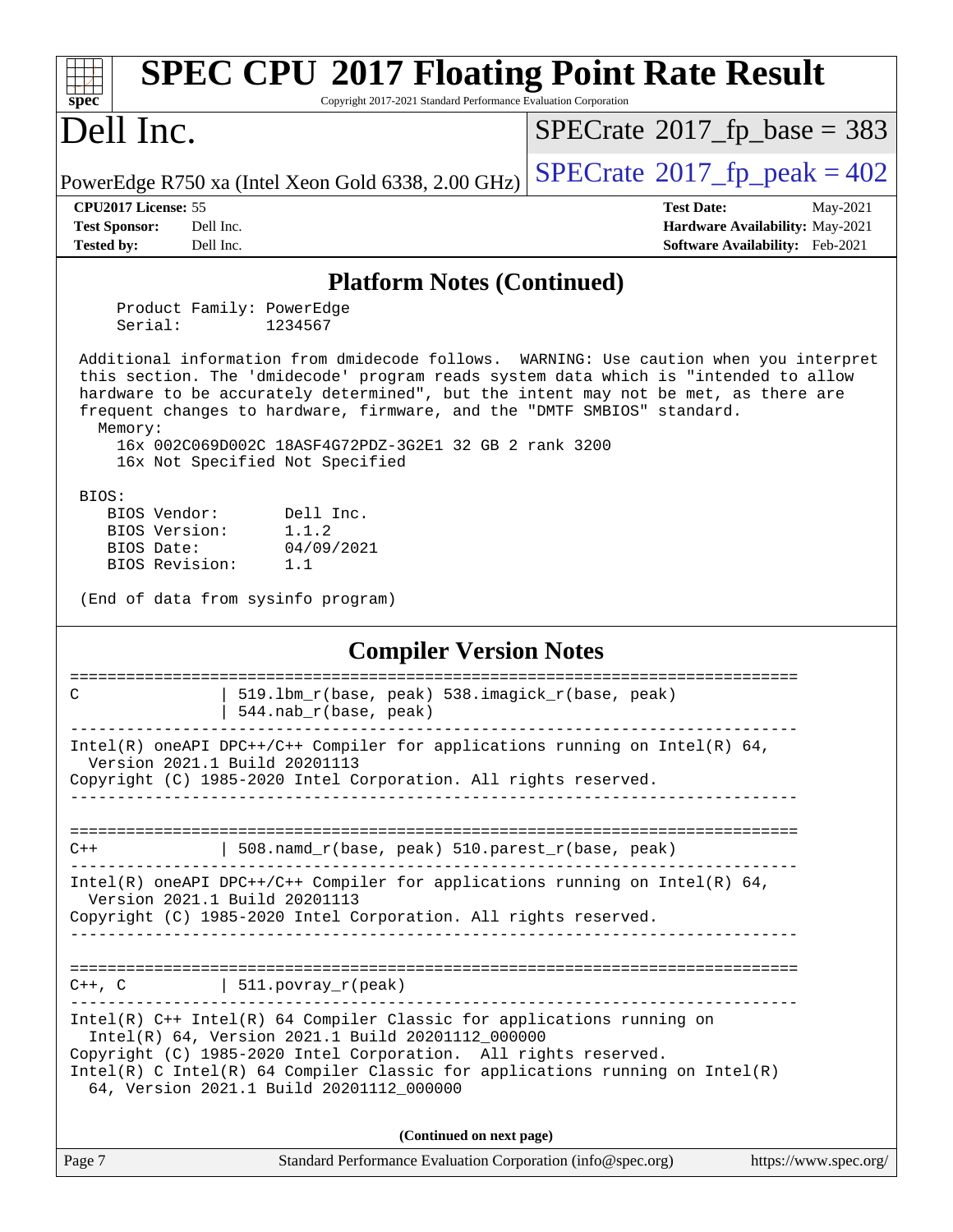| <b>SPEC CPU®2017 Floating Point Rate Result</b><br>Copyright 2017-2021 Standard Performance Evaluation Corporation<br>spec <sup>®</sup>                                                                                                                                                                                                                                                                                                                                                                   |                                                                                                            |
|-----------------------------------------------------------------------------------------------------------------------------------------------------------------------------------------------------------------------------------------------------------------------------------------------------------------------------------------------------------------------------------------------------------------------------------------------------------------------------------------------------------|------------------------------------------------------------------------------------------------------------|
| Dell Inc.                                                                                                                                                                                                                                                                                                                                                                                                                                                                                                 | $SPECrate^{\circ}2017$ fp base = 383                                                                       |
| PowerEdge R750 xa (Intel Xeon Gold 6338, 2.00 GHz)                                                                                                                                                                                                                                                                                                                                                                                                                                                        | $SPECrate@2017_fp\_peak = 402$                                                                             |
| CPU2017 License: 55<br><b>Test Sponsor:</b><br>Dell Inc.<br><b>Tested by:</b><br>Dell Inc.                                                                                                                                                                                                                                                                                                                                                                                                                | <b>Test Date:</b><br>May-2021<br>Hardware Availability: May-2021<br><b>Software Availability:</b> Feb-2021 |
| <b>Compiler Version Notes (Continued)</b><br>Copyright (C) 1985-2020 Intel Corporation. All rights reserved.                                                                                                                                                                                                                                                                                                                                                                                              |                                                                                                            |
| $511. povray_r(base) 526. blender_r(base, peak)$<br>$C++$ , $C$                                                                                                                                                                                                                                                                                                                                                                                                                                           |                                                                                                            |
| Intel(R) oneAPI DPC++/C++ Compiler for applications running on Intel(R) $64$ ,<br>Version 2021.1 Build 20201113<br>Copyright (C) 1985-2020 Intel Corporation. All rights reserved.<br>Intel(R) oneAPI DPC++/C++ Compiler for applications running on Intel(R) $64$ ,<br>Version 2021.1 Build 20201113<br>Copyright (C) 1985-2020 Intel Corporation. All rights reserved.                                                                                                                                  |                                                                                                            |
| $ 511.povray_r(peak) $<br>$C++$ , $C$                                                                                                                                                                                                                                                                                                                                                                                                                                                                     |                                                                                                            |
| Intel(R) C++ Intel(R) 64 Compiler Classic for applications running on<br>Intel(R) 64, Version 2021.1 Build 20201112_000000<br>Copyright (C) 1985-2020 Intel Corporation. All rights reserved.<br>Intel(R) C Intel(R) 64 Compiler Classic for applications running on Intel(R)<br>64, Version 2021.1 Build 20201112_000000<br>Copyright (C) 1985-2020 Intel Corporation. All rights reserved.                                                                                                              |                                                                                                            |
| 511.povray_r(base) 526.blender_r(base, peak)<br>$C++$ , $C$                                                                                                                                                                                                                                                                                                                                                                                                                                               |                                                                                                            |
| $Intel(R)$ oneAPI DPC++/C++ Compiler for applications running on Intel(R) 64,<br>Version 2021.1 Build 20201113<br>Copyright (C) 1985-2020 Intel Corporation. All rights reserved.<br>Intel(R) oneAPI DPC++/C++ Compiler for applications running on Intel(R) $64$ ,<br>Version 2021.1 Build 20201113<br>Copyright (C) 1985-2020 Intel Corporation. All rights reserved.                                                                                                                                   |                                                                                                            |
| $C++$ , C, Fortran   507.cactuBSSN_r(base, peak)                                                                                                                                                                                                                                                                                                                                                                                                                                                          |                                                                                                            |
| $Intel(R)$ oneAPI DPC++/C++ Compiler for applications running on Intel(R) 64,<br>Version 2021.1 Build 20201113<br>Copyright (C) 1985-2020 Intel Corporation. All rights reserved.<br>Intel(R) oneAPI DPC++/C++ Compiler for applications running on Intel(R) $64$ ,<br>Version 2021.1 Build 20201113<br>Copyright (C) 1985-2020 Intel Corporation. All rights reserved.<br>Intel(R) Fortran Intel(R) 64 Compiler Classic for applications running on<br>Intel(R) 64, Version 2021.1 Build 20201112_000000 |                                                                                                            |
| (Continued on next page)                                                                                                                                                                                                                                                                                                                                                                                                                                                                                  |                                                                                                            |

| Page 8 | Standard Performance Evaluation Corporation (info@spec.org) | https://www.spec.org/ |
|--------|-------------------------------------------------------------|-----------------------|
|        |                                                             |                       |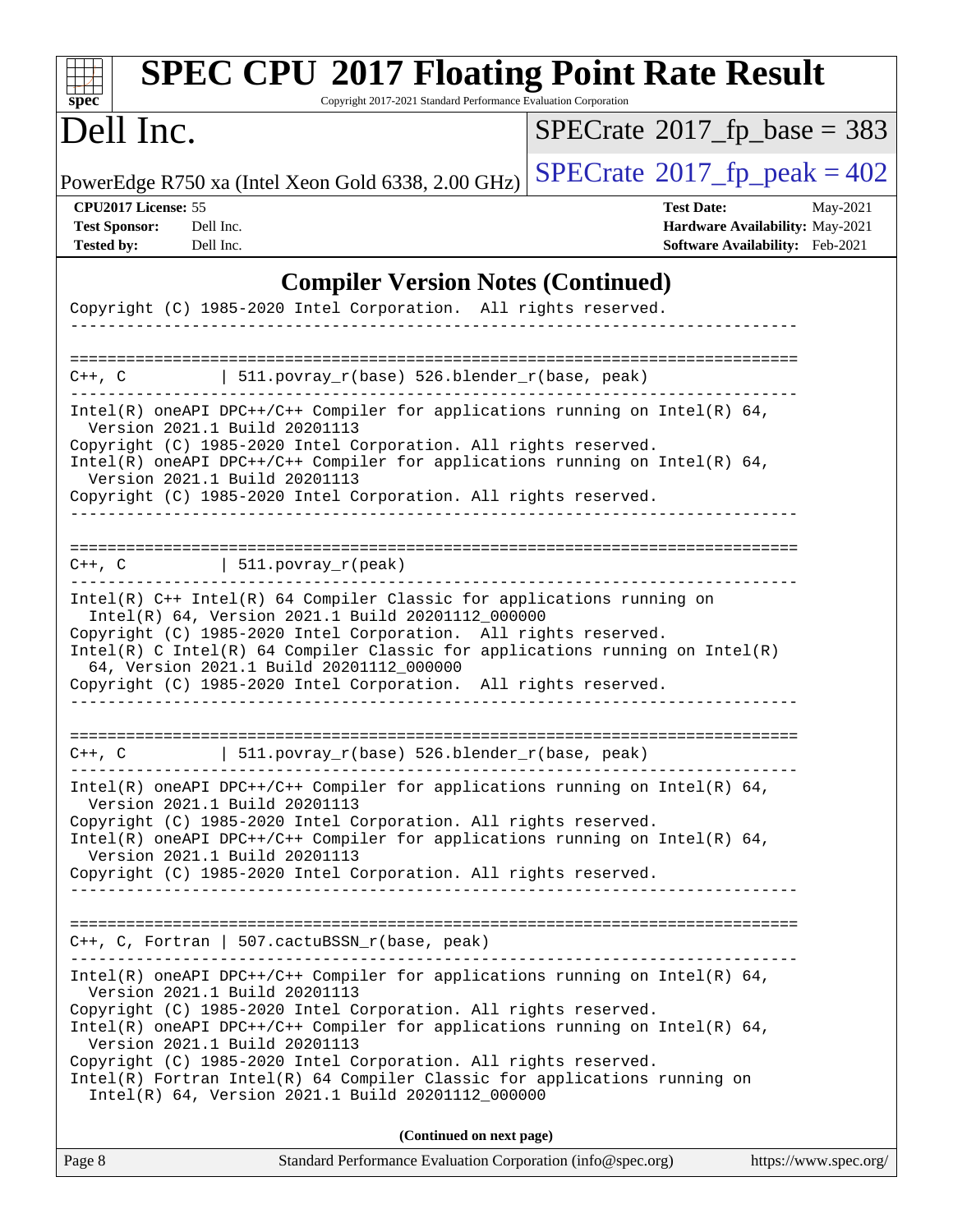| <b>SPEC CPU®2017 Floating Point Rate Result</b><br>Copyright 2017-2021 Standard Performance Evaluation Corporation<br>spec <sup>®</sup>                                                                                                                                                                                                                                                          |                                                                                                     |
|--------------------------------------------------------------------------------------------------------------------------------------------------------------------------------------------------------------------------------------------------------------------------------------------------------------------------------------------------------------------------------------------------|-----------------------------------------------------------------------------------------------------|
| Dell Inc.                                                                                                                                                                                                                                                                                                                                                                                        | $SPECTate$ <sup>®</sup> 2017_fp_base = 383                                                          |
| PowerEdge R750 xa (Intel Xeon Gold 6338, 2.00 GHz)                                                                                                                                                                                                                                                                                                                                               | $SPECTate^{\circ}2017$ _fp_peak = 402                                                               |
| CPU2017 License: 55<br><b>Test Sponsor:</b><br>Dell Inc.<br><b>Tested by:</b><br>Dell Inc.                                                                                                                                                                                                                                                                                                       | <b>Test Date:</b><br>May-2021<br>Hardware Availability: May-2021<br>Software Availability: Feb-2021 |
| <b>Compiler Version Notes (Continued)</b>                                                                                                                                                                                                                                                                                                                                                        |                                                                                                     |
| Copyright (C) 1985-2020 Intel Corporation. All rights reserved.                                                                                                                                                                                                                                                                                                                                  |                                                                                                     |
| ------------------------<br>$503.bwaves_r(base, peak)$ 549.fotonik3d_r(base, peak)<br>Fortran<br>554.roms_r(base, peak)                                                                                                                                                                                                                                                                          |                                                                                                     |
| Intel(R) Fortran Intel(R) 64 Compiler Classic for applications running on<br>Intel(R) 64, Version 2021.1 Build 20201112_000000<br>Copyright (C) 1985-2020 Intel Corporation. All rights reserved.                                                                                                                                                                                                |                                                                                                     |
| Fortran, $C$   521.wrf_r(peak)                                                                                                                                                                                                                                                                                                                                                                   |                                                                                                     |
| Intel(R) Fortran Intel(R) 64 Compiler Classic for applications running on<br>Intel(R) 64, Version 2021.1 Build 20201112_000000<br>Copyright (C) 1985-2020 Intel Corporation. All rights reserved.<br>Intel(R) C Intel(R) 64 Compiler Classic for applications running on Intel(R)<br>64, Version 2021.1 Build 20201112_000000<br>Copyright (C) 1985-2020 Intel Corporation. All rights reserved. |                                                                                                     |
| Fortran, C $\vert$ 521.wrf_r(base) 527.cam4_r(base, peak)                                                                                                                                                                                                                                                                                                                                        |                                                                                                     |
| Intel(R) Fortran Intel(R) 64 Compiler Classic for applications running on<br>Intel(R) 64, Version 2021.1 Build 20201112_000000<br>Copyright (C) 1985-2020 Intel Corporation. All rights reserved.<br>Intel(R) oneAPI DPC++/C++ Compiler for applications running on Intel(R) $64$ ,<br>Version 2021.1 Build 20201113<br>Copyright (C) 1985-2020 Intel Corporation. All rights reserved.          |                                                                                                     |
| Fortran, $C$   521.wrf_r(peak)                                                                                                                                                                                                                                                                                                                                                                   |                                                                                                     |
| Intel(R) Fortran Intel(R) 64 Compiler Classic for applications running on<br>Intel(R) 64, Version 2021.1 Build 20201112_000000<br>Copyright (C) 1985-2020 Intel Corporation. All rights reserved.<br>Intel(R) C Intel(R) 64 Compiler Classic for applications running on Intel(R)<br>64, Version 2021.1 Build 20201112_000000<br>Copyright (C) 1985-2020 Intel Corporation. All rights reserved. |                                                                                                     |
| Fortran, C   521.wrf_r(base) 527.cam4_r(base, peak)                                                                                                                                                                                                                                                                                                                                              |                                                                                                     |
| (Continued on next page)                                                                                                                                                                                                                                                                                                                                                                         |                                                                                                     |
| Page 9<br>Standard Performance Evaluation Corporation (info@spec.org)                                                                                                                                                                                                                                                                                                                            | https://www.spec.org/                                                                               |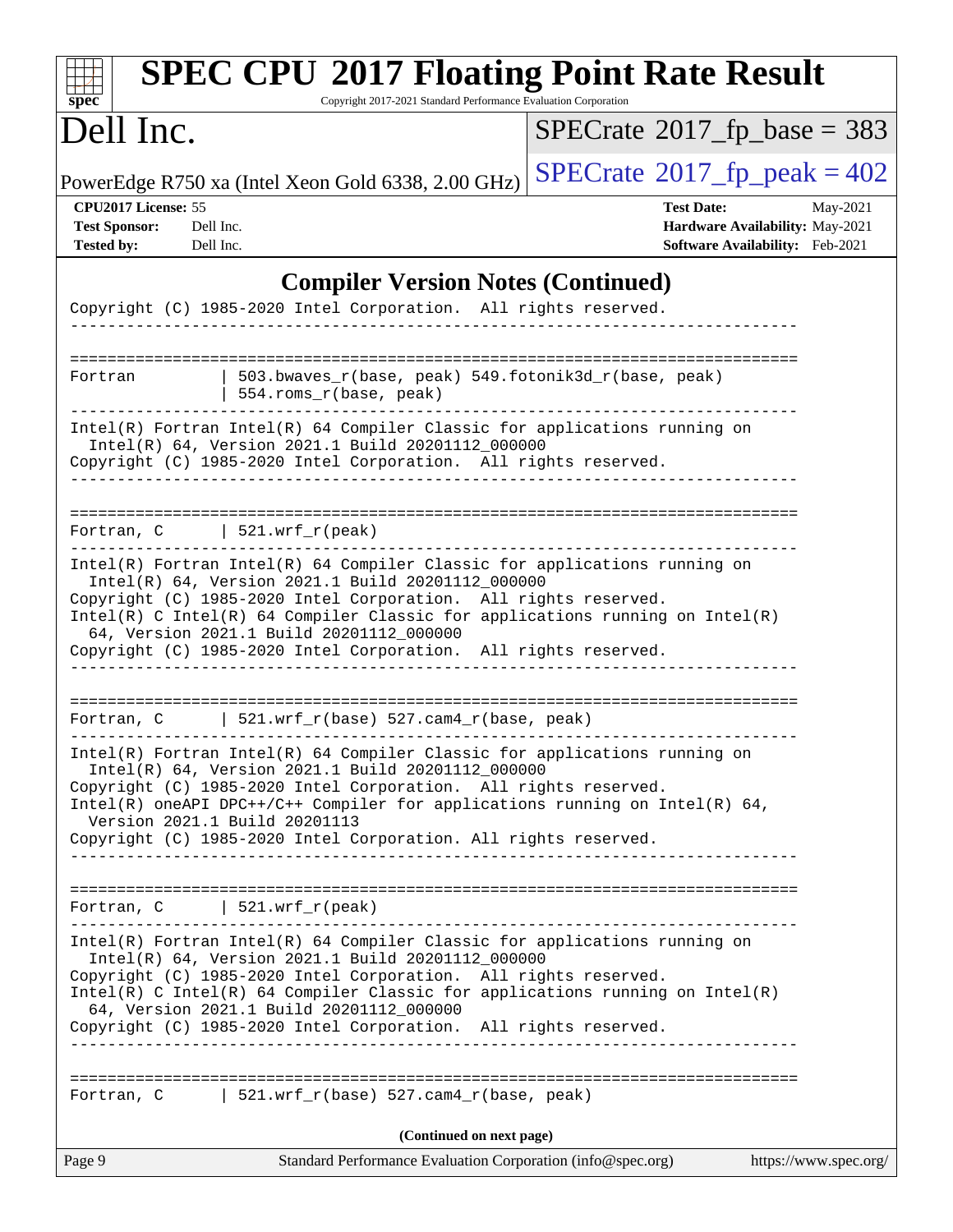| spe<br>U |  |  |  |  |  |
|----------|--|--|--|--|--|

# **[SPEC CPU](http://www.spec.org/auto/cpu2017/Docs/result-fields.html#SPECCPU2017FloatingPointRateResult)[2017 Floating Point Rate Result](http://www.spec.org/auto/cpu2017/Docs/result-fields.html#SPECCPU2017FloatingPointRateResult)**

Copyright 2017-2021 Standard Performance Evaluation Corporation

### Dell Inc.

 $SPECTate$ <sup>®</sup>[2017\\_fp\\_base =](http://www.spec.org/auto/cpu2017/Docs/result-fields.html#SPECrate2017fpbase) 383

PowerEdge R750 xa (Intel Xeon Gold 6338, 2.00 GHz)  $\left|$  [SPECrate](http://www.spec.org/auto/cpu2017/Docs/result-fields.html#SPECrate2017fppeak)®[2017\\_fp\\_peak = 4](http://www.spec.org/auto/cpu2017/Docs/result-fields.html#SPECrate2017fppeak)02

**[CPU2017 License:](http://www.spec.org/auto/cpu2017/Docs/result-fields.html#CPU2017License)** 55 **[Test Date:](http://www.spec.org/auto/cpu2017/Docs/result-fields.html#TestDate)** May-2021 **[Test Sponsor:](http://www.spec.org/auto/cpu2017/Docs/result-fields.html#TestSponsor)** Dell Inc. **[Hardware Availability:](http://www.spec.org/auto/cpu2017/Docs/result-fields.html#HardwareAvailability)** May-2021 **[Tested by:](http://www.spec.org/auto/cpu2017/Docs/result-fields.html#Testedby)** Dell Inc. **[Software Availability:](http://www.spec.org/auto/cpu2017/Docs/result-fields.html#SoftwareAvailability)** Feb-2021

### **[Compiler Version Notes \(Continued\)](http://www.spec.org/auto/cpu2017/Docs/result-fields.html#CompilerVersionNotes)**

------------------------------------------------------------------------------ Intel(R) Fortran Intel(R) 64 Compiler Classic for applications running on Intel(R) 64, Version 2021.1 Build 20201112\_000000 Copyright (C) 1985-2020 Intel Corporation. All rights reserved. Intel(R) oneAPI DPC++/C++ Compiler for applications running on Intel(R) 64, Version 2021.1 Build 20201113 Copyright (C) 1985-2020 Intel Corporation. All rights reserved. ------------------------------------------------------------------------------

### **[Base Compiler Invocation](http://www.spec.org/auto/cpu2017/Docs/result-fields.html#BaseCompilerInvocation)**

[C benchmarks](http://www.spec.org/auto/cpu2017/Docs/result-fields.html#Cbenchmarks): [icx](http://www.spec.org/cpu2017/results/res2021q2/cpu2017-20210524-26529.flags.html#user_CCbase_intel_icx_fe2d28d19ae2a5db7c42fe0f2a2aed77cb715edd4aeb23434404a8be6683fe239869bb6ca8154ca98265c2e3b9226a719a0efe2953a4a7018c379b7010ccf087)

[C++ benchmarks:](http://www.spec.org/auto/cpu2017/Docs/result-fields.html#CXXbenchmarks) [icpx](http://www.spec.org/cpu2017/results/res2021q2/cpu2017-20210524-26529.flags.html#user_CXXbase_intel_icpx_1e918ed14c436bf4b9b7c8bcdd51d4539fc71b3df010bd1e9f8732d9c34c2b2914e48204a846820f3c0ebb4095dea797a5c30b458ac0b6dffac65d78f781f5ca)

[Fortran benchmarks](http://www.spec.org/auto/cpu2017/Docs/result-fields.html#Fortranbenchmarks): [ifort](http://www.spec.org/cpu2017/results/res2021q2/cpu2017-20210524-26529.flags.html#user_FCbase_intel_ifort_8111460550e3ca792625aed983ce982f94888b8b503583aa7ba2b8303487b4d8a21a13e7191a45c5fd58ff318f48f9492884d4413fa793fd88dd292cad7027ca)

[Benchmarks using both Fortran and C](http://www.spec.org/auto/cpu2017/Docs/result-fields.html#BenchmarksusingbothFortranandC): [ifort](http://www.spec.org/cpu2017/results/res2021q2/cpu2017-20210524-26529.flags.html#user_CC_FCbase_intel_ifort_8111460550e3ca792625aed983ce982f94888b8b503583aa7ba2b8303487b4d8a21a13e7191a45c5fd58ff318f48f9492884d4413fa793fd88dd292cad7027ca) [icx](http://www.spec.org/cpu2017/results/res2021q2/cpu2017-20210524-26529.flags.html#user_CC_FCbase_intel_icx_fe2d28d19ae2a5db7c42fe0f2a2aed77cb715edd4aeb23434404a8be6683fe239869bb6ca8154ca98265c2e3b9226a719a0efe2953a4a7018c379b7010ccf087)

[Benchmarks using both C and C++](http://www.spec.org/auto/cpu2017/Docs/result-fields.html#BenchmarksusingbothCandCXX): [icpx](http://www.spec.org/cpu2017/results/res2021q2/cpu2017-20210524-26529.flags.html#user_CC_CXXbase_intel_icpx_1e918ed14c436bf4b9b7c8bcdd51d4539fc71b3df010bd1e9f8732d9c34c2b2914e48204a846820f3c0ebb4095dea797a5c30b458ac0b6dffac65d78f781f5ca) [icx](http://www.spec.org/cpu2017/results/res2021q2/cpu2017-20210524-26529.flags.html#user_CC_CXXbase_intel_icx_fe2d28d19ae2a5db7c42fe0f2a2aed77cb715edd4aeb23434404a8be6683fe239869bb6ca8154ca98265c2e3b9226a719a0efe2953a4a7018c379b7010ccf087)

[Benchmarks using Fortran, C, and C++:](http://www.spec.org/auto/cpu2017/Docs/result-fields.html#BenchmarksusingFortranCandCXX) [icpx](http://www.spec.org/cpu2017/results/res2021q2/cpu2017-20210524-26529.flags.html#user_CC_CXX_FCbase_intel_icpx_1e918ed14c436bf4b9b7c8bcdd51d4539fc71b3df010bd1e9f8732d9c34c2b2914e48204a846820f3c0ebb4095dea797a5c30b458ac0b6dffac65d78f781f5ca) [icx](http://www.spec.org/cpu2017/results/res2021q2/cpu2017-20210524-26529.flags.html#user_CC_CXX_FCbase_intel_icx_fe2d28d19ae2a5db7c42fe0f2a2aed77cb715edd4aeb23434404a8be6683fe239869bb6ca8154ca98265c2e3b9226a719a0efe2953a4a7018c379b7010ccf087) [ifort](http://www.spec.org/cpu2017/results/res2021q2/cpu2017-20210524-26529.flags.html#user_CC_CXX_FCbase_intel_ifort_8111460550e3ca792625aed983ce982f94888b8b503583aa7ba2b8303487b4d8a21a13e7191a45c5fd58ff318f48f9492884d4413fa793fd88dd292cad7027ca)

### **[Base Portability Flags](http://www.spec.org/auto/cpu2017/Docs/result-fields.html#BasePortabilityFlags)**

 503.bwaves\_r: [-DSPEC\\_LP64](http://www.spec.org/cpu2017/results/res2021q2/cpu2017-20210524-26529.flags.html#suite_basePORTABILITY503_bwaves_r_DSPEC_LP64) 507.cactuBSSN\_r: [-DSPEC\\_LP64](http://www.spec.org/cpu2017/results/res2021q2/cpu2017-20210524-26529.flags.html#suite_basePORTABILITY507_cactuBSSN_r_DSPEC_LP64) 508.namd\_r: [-DSPEC\\_LP64](http://www.spec.org/cpu2017/results/res2021q2/cpu2017-20210524-26529.flags.html#suite_basePORTABILITY508_namd_r_DSPEC_LP64) 510.parest\_r: [-DSPEC\\_LP64](http://www.spec.org/cpu2017/results/res2021q2/cpu2017-20210524-26529.flags.html#suite_basePORTABILITY510_parest_r_DSPEC_LP64) 511.povray\_r: [-DSPEC\\_LP64](http://www.spec.org/cpu2017/results/res2021q2/cpu2017-20210524-26529.flags.html#suite_basePORTABILITY511_povray_r_DSPEC_LP64) 519.lbm\_r: [-DSPEC\\_LP64](http://www.spec.org/cpu2017/results/res2021q2/cpu2017-20210524-26529.flags.html#suite_basePORTABILITY519_lbm_r_DSPEC_LP64) 521.wrf\_r: [-DSPEC\\_LP64](http://www.spec.org/cpu2017/results/res2021q2/cpu2017-20210524-26529.flags.html#suite_basePORTABILITY521_wrf_r_DSPEC_LP64) [-DSPEC\\_CASE\\_FLAG](http://www.spec.org/cpu2017/results/res2021q2/cpu2017-20210524-26529.flags.html#b521.wrf_r_baseCPORTABILITY_DSPEC_CASE_FLAG) [-convert big\\_endian](http://www.spec.org/cpu2017/results/res2021q2/cpu2017-20210524-26529.flags.html#user_baseFPORTABILITY521_wrf_r_convert_big_endian_c3194028bc08c63ac5d04de18c48ce6d347e4e562e8892b8bdbdc0214820426deb8554edfa529a3fb25a586e65a3d812c835984020483e7e73212c4d31a38223) 526.blender\_r: [-DSPEC\\_LP64](http://www.spec.org/cpu2017/results/res2021q2/cpu2017-20210524-26529.flags.html#suite_basePORTABILITY526_blender_r_DSPEC_LP64) [-DSPEC\\_LINUX](http://www.spec.org/cpu2017/results/res2021q2/cpu2017-20210524-26529.flags.html#b526.blender_r_baseCPORTABILITY_DSPEC_LINUX) [-funsigned-char](http://www.spec.org/cpu2017/results/res2021q2/cpu2017-20210524-26529.flags.html#user_baseCPORTABILITY526_blender_r_force_uchar_40c60f00ab013830e2dd6774aeded3ff59883ba5a1fc5fc14077f794d777847726e2a5858cbc7672e36e1b067e7e5c1d9a74f7176df07886a243d7cc18edfe67) 527.cam4\_r: [-DSPEC\\_LP64](http://www.spec.org/cpu2017/results/res2021q2/cpu2017-20210524-26529.flags.html#suite_basePORTABILITY527_cam4_r_DSPEC_LP64) [-DSPEC\\_CASE\\_FLAG](http://www.spec.org/cpu2017/results/res2021q2/cpu2017-20210524-26529.flags.html#b527.cam4_r_baseCPORTABILITY_DSPEC_CASE_FLAG) 538.imagick\_r: [-DSPEC\\_LP64](http://www.spec.org/cpu2017/results/res2021q2/cpu2017-20210524-26529.flags.html#suite_basePORTABILITY538_imagick_r_DSPEC_LP64) 544.nab\_r: [-DSPEC\\_LP64](http://www.spec.org/cpu2017/results/res2021q2/cpu2017-20210524-26529.flags.html#suite_basePORTABILITY544_nab_r_DSPEC_LP64) 549.fotonik3d\_r: [-DSPEC\\_LP64](http://www.spec.org/cpu2017/results/res2021q2/cpu2017-20210524-26529.flags.html#suite_basePORTABILITY549_fotonik3d_r_DSPEC_LP64)

**(Continued on next page)**

Page 10 Standard Performance Evaluation Corporation [\(info@spec.org\)](mailto:info@spec.org) <https://www.spec.org/>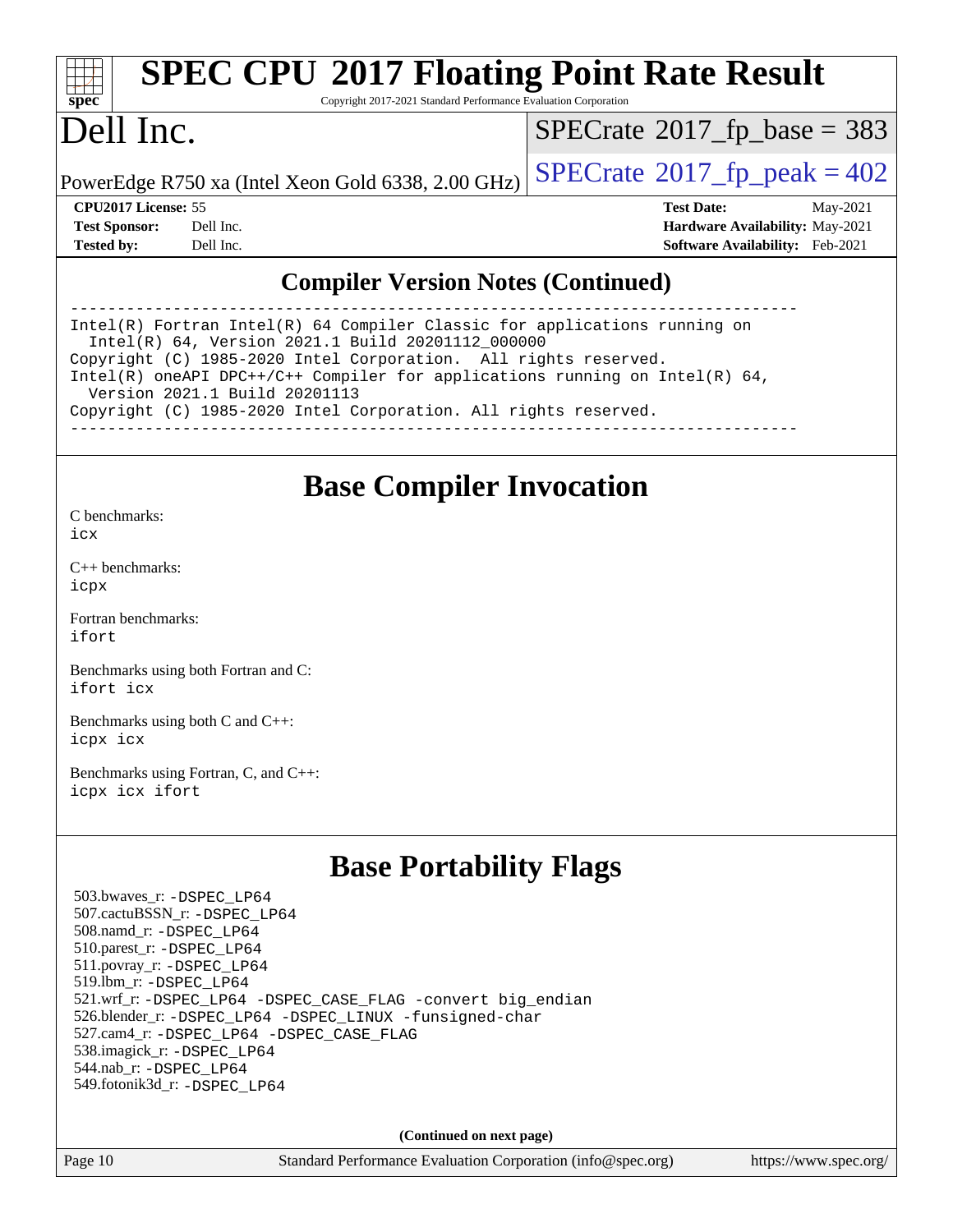# **[SPEC CPU](http://www.spec.org/auto/cpu2017/Docs/result-fields.html#SPECCPU2017FloatingPointRateResult)[2017 Floating Point Rate Result](http://www.spec.org/auto/cpu2017/Docs/result-fields.html#SPECCPU2017FloatingPointRateResult)**

Copyright 2017-2021 Standard Performance Evaluation Corporation

## Dell Inc.

**[spec](http://www.spec.org/)**

 $SPECTate$ <sup>®</sup>[2017\\_fp\\_base =](http://www.spec.org/auto/cpu2017/Docs/result-fields.html#SPECrate2017fpbase) 383

PowerEdge R750 xa (Intel Xeon Gold 6338, 2.00 GHz)  $\left|$  [SPECrate](http://www.spec.org/auto/cpu2017/Docs/result-fields.html#SPECrate2017fppeak)<sup>®</sup>[2017\\_fp\\_peak = 4](http://www.spec.org/auto/cpu2017/Docs/result-fields.html#SPECrate2017fppeak)02

**[CPU2017 License:](http://www.spec.org/auto/cpu2017/Docs/result-fields.html#CPU2017License)** 55 **[Test Date:](http://www.spec.org/auto/cpu2017/Docs/result-fields.html#TestDate)** May-2021 **[Test Sponsor:](http://www.spec.org/auto/cpu2017/Docs/result-fields.html#TestSponsor)** Dell Inc. **[Hardware Availability:](http://www.spec.org/auto/cpu2017/Docs/result-fields.html#HardwareAvailability)** May-2021 **[Tested by:](http://www.spec.org/auto/cpu2017/Docs/result-fields.html#Testedby)** Dell Inc. **[Software Availability:](http://www.spec.org/auto/cpu2017/Docs/result-fields.html#SoftwareAvailability)** Feb-2021

### **[Base Portability Flags \(Continued\)](http://www.spec.org/auto/cpu2017/Docs/result-fields.html#BasePortabilityFlags)**

554.roms\_r: [-DSPEC\\_LP64](http://www.spec.org/cpu2017/results/res2021q2/cpu2017-20210524-26529.flags.html#suite_basePORTABILITY554_roms_r_DSPEC_LP64)

### **[Base Optimization Flags](http://www.spec.org/auto/cpu2017/Docs/result-fields.html#BaseOptimizationFlags)**

[C benchmarks](http://www.spec.org/auto/cpu2017/Docs/result-fields.html#Cbenchmarks):

```
-w-std=c11-m64-Wl,-z,muldefs-xCORE-AVX512-Ofast-ffast-math
-flto -mfpmath=sse -funroll-loops -qopt-mem-layout-trans=4
-mbranches-within-32B-boundaries -ljemalloc
-L/usr/local/jemalloc64-5.0.1/lib
```
[C++ benchmarks:](http://www.spec.org/auto/cpu2017/Docs/result-fields.html#CXXbenchmarks)

```
-w -m64 -Wl,-z,muldefs -xCORE-AVX512 -Ofast -ffast-math -flto
-mfpmath=sse -funroll-loops -qopt-mem-layout-trans=4
-mbranches-within-32B-boundaries -ljemalloc
-L/usr/local/jemalloc64-5.0.1/lib
```
[Fortran benchmarks](http://www.spec.org/auto/cpu2017/Docs/result-fields.html#Fortranbenchmarks):

```
-w -m64 -Wl,-z,muldefs -xCORE-AVX512 -O3 -ipo -no-prec-div
-qopt-prefetch -ffinite-math-only
-qopt-multiple-gather-scatter-by-shuffles -qopt-mem-layout-trans=4
-nostandard-realloc-lhs -align array32byte -auto
-mbranches-within-32B-boundaries -ljemalloc
-L/usr/local/jemalloc64-5.0.1/lib
```
[Benchmarks using both Fortran and C](http://www.spec.org/auto/cpu2017/Docs/result-fields.html#BenchmarksusingbothFortranandC):

```
-w -m64 -std=c11 -Wl,-z,muldefs -xCORE-AVX512 -Ofast -ffast-math
-flto -mfpmath=sse -funroll-loops -qopt-mem-layout-trans=4 -O3 -ipo
-no-prec-div -qopt-prefetch -ffinite-math-only
-qopt-multiple-gather-scatter-by-shuffles
-mbranches-within-32B-boundaries -nostandard-realloc-lhs
-align array32byte -auto -ljemalloc -L/usr/local/jemalloc64-5.0.1/lib
```
[Benchmarks using both C and C++](http://www.spec.org/auto/cpu2017/Docs/result-fields.html#BenchmarksusingbothCandCXX):

```
-w -m64 -std=c11 -Wl,-z,muldefs -xCORE-AVX512 -Ofast -ffast-math
-flto -mfpmath=sse -funroll-loops -qopt-mem-layout-trans=4
-mbranches-within-32B-boundaries -ljemalloc
-L/usr/local/jemalloc64-5.0.1/lib
```
[Benchmarks using Fortran, C, and C++:](http://www.spec.org/auto/cpu2017/Docs/result-fields.html#BenchmarksusingFortranCandCXX)

```
-w -m64 -std=c11 -Wl,-z,muldefs -xCORE-AVX512 -Ofast -ffast-math
-flto -mfpmath=sse -funroll-loops -qopt-mem-layout-trans=4 -O3
-no-prec-div -qopt-prefetch -ffinite-math-only
-qopt-multiple-gather-scatter-by-shuffles
-mbranches-within-32B-boundaries -nostandard-realloc-lhs
```
**(Continued on next page)**

| Page 11 | Standard Performance Evaluation Corporation (info@spec.org) | https://www.spec.org/ |
|---------|-------------------------------------------------------------|-----------------------|
|         |                                                             |                       |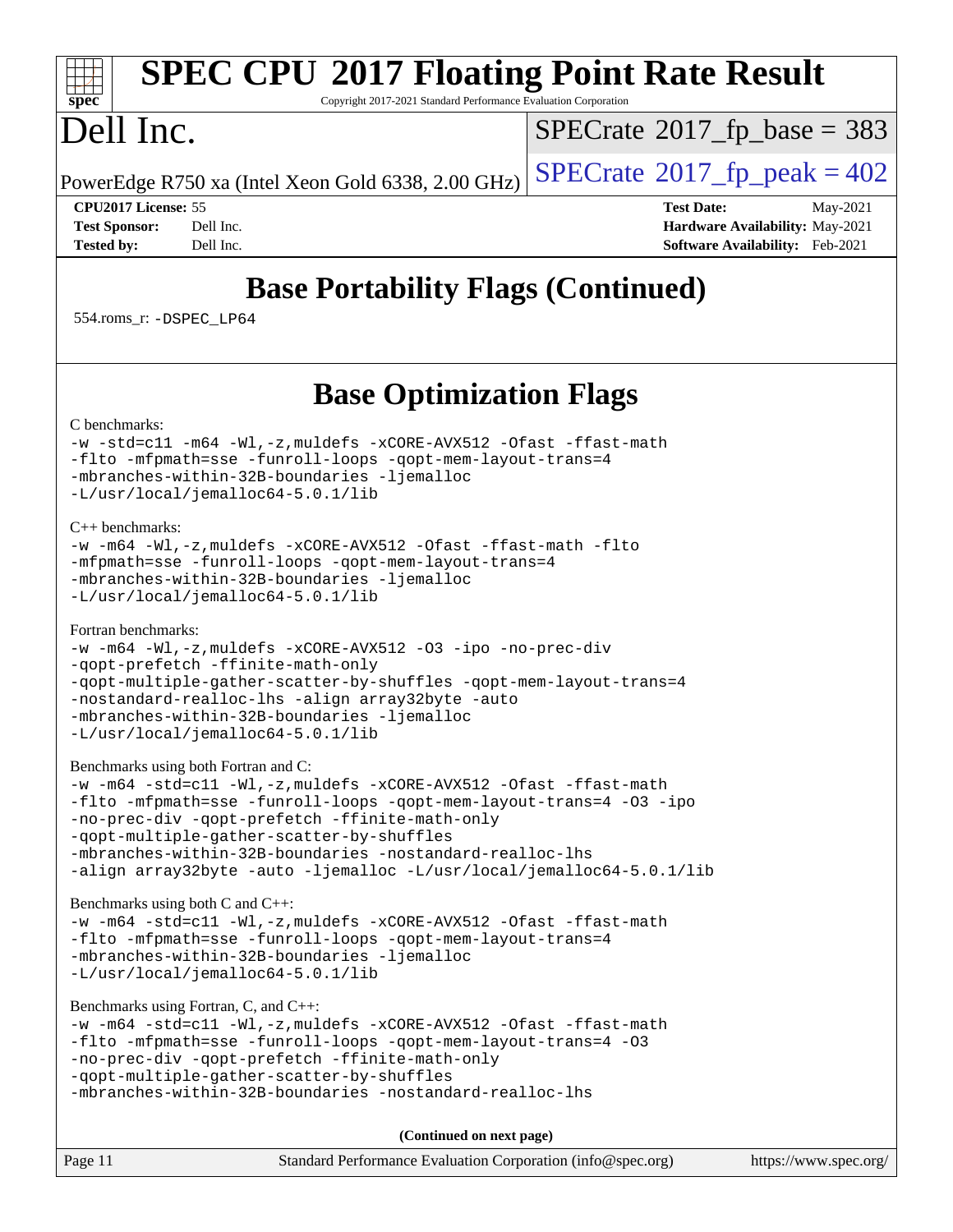### **[SPEC CPU](http://www.spec.org/auto/cpu2017/Docs/result-fields.html#SPECCPU2017FloatingPointRateResult)[2017 Floating Point Rate Result](http://www.spec.org/auto/cpu2017/Docs/result-fields.html#SPECCPU2017FloatingPointRateResult)**  $+\ +$ **[spec](http://www.spec.org/)**

Copyright 2017-2021 Standard Performance Evaluation Corporation

## Dell Inc.

 $SPECTate$ <sup>®</sup>[2017\\_fp\\_base =](http://www.spec.org/auto/cpu2017/Docs/result-fields.html#SPECrate2017fpbase) 383

PowerEdge R750 xa (Intel Xeon Gold 6338, 2.00 GHz)  $\left|$  [SPECrate](http://www.spec.org/auto/cpu2017/Docs/result-fields.html#SPECrate2017fppeak)®[2017\\_fp\\_peak = 4](http://www.spec.org/auto/cpu2017/Docs/result-fields.html#SPECrate2017fppeak)02

**[CPU2017 License:](http://www.spec.org/auto/cpu2017/Docs/result-fields.html#CPU2017License)** 55 **[Test Date:](http://www.spec.org/auto/cpu2017/Docs/result-fields.html#TestDate)** May-2021 **[Test Sponsor:](http://www.spec.org/auto/cpu2017/Docs/result-fields.html#TestSponsor)** Dell Inc. **[Hardware Availability:](http://www.spec.org/auto/cpu2017/Docs/result-fields.html#HardwareAvailability)** May-2021 **[Tested by:](http://www.spec.org/auto/cpu2017/Docs/result-fields.html#Testedby)** Dell Inc. **[Software Availability:](http://www.spec.org/auto/cpu2017/Docs/result-fields.html#SoftwareAvailability)** Feb-2021

### **[Base Optimization Flags \(Continued\)](http://www.spec.org/auto/cpu2017/Docs/result-fields.html#BaseOptimizationFlags)**

[Benchmarks using Fortran, C, and C++](http://www.spec.org/auto/cpu2017/Docs/result-fields.html#BenchmarksusingFortranCandCXX) (continued):

[-align array32byte](http://www.spec.org/cpu2017/results/res2021q2/cpu2017-20210524-26529.flags.html#user_CC_CXX_FCbase_align_array32byte_b982fe038af199962ba9a80c053b8342c548c85b40b8e86eb3cc33dee0d7986a4af373ac2d51c3f7cf710a18d62fdce2948f201cd044323541f22fc0fffc51b6) [-auto](http://www.spec.org/cpu2017/results/res2021q2/cpu2017-20210524-26529.flags.html#user_CC_CXX_FCbase_f-auto) [-ljemalloc](http://www.spec.org/cpu2017/results/res2021q2/cpu2017-20210524-26529.flags.html#user_CC_CXX_FCbase_jemalloc_link_lib_d1249b907c500fa1c0672f44f562e3d0f79738ae9e3c4a9c376d49f265a04b9c99b167ecedbf6711b3085be911c67ff61f150a17b3472be731631ba4d0471706) [-L/usr/local/jemalloc64-5.0.1/lib](http://www.spec.org/cpu2017/results/res2021q2/cpu2017-20210524-26529.flags.html#user_CC_CXX_FCbase_jemalloc_link_path64_1_cc289568b1a6c0fd3b62c91b824c27fcb5af5e8098e6ad028160d21144ef1b8aef3170d2acf0bee98a8da324cfe4f67d0a3d0c4cc4673d993d694dc2a0df248b)

**[Peak Compiler Invocation](http://www.spec.org/auto/cpu2017/Docs/result-fields.html#PeakCompilerInvocation)**

[C++ benchmarks:](http://www.spec.org/auto/cpu2017/Docs/result-fields.html#CXXbenchmarks) [icpx](http://www.spec.org/cpu2017/results/res2021q2/cpu2017-20210524-26529.flags.html#user_CXXpeak_intel_icpx_1e918ed14c436bf4b9b7c8bcdd51d4539fc71b3df010bd1e9f8732d9c34c2b2914e48204a846820f3c0ebb4095dea797a5c30b458ac0b6dffac65d78f781f5ca)

[Fortran benchmarks](http://www.spec.org/auto/cpu2017/Docs/result-fields.html#Fortranbenchmarks): [ifort](http://www.spec.org/cpu2017/results/res2021q2/cpu2017-20210524-26529.flags.html#user_FCpeak_intel_ifort_8111460550e3ca792625aed983ce982f94888b8b503583aa7ba2b8303487b4d8a21a13e7191a45c5fd58ff318f48f9492884d4413fa793fd88dd292cad7027ca)

[Benchmarks using both Fortran and C](http://www.spec.org/auto/cpu2017/Docs/result-fields.html#BenchmarksusingbothFortranandC):

521.wrf\_r: [ifort](http://www.spec.org/cpu2017/results/res2021q2/cpu2017-20210524-26529.flags.html#user_peakFCLD521_wrf_r_intel_ifort_8111460550e3ca792625aed983ce982f94888b8b503583aa7ba2b8303487b4d8a21a13e7191a45c5fd58ff318f48f9492884d4413fa793fd88dd292cad7027ca) [icc](http://www.spec.org/cpu2017/results/res2021q2/cpu2017-20210524-26529.flags.html#user_peakCC521_wrf_r_intel_icc_66fc1ee009f7361af1fbd72ca7dcefbb700085f36577c54f309893dd4ec40d12360134090235512931783d35fd58c0460139e722d5067c5574d8eaf2b3e37e92)

527.cam4\_r: [ifort](http://www.spec.org/cpu2017/results/res2021q2/cpu2017-20210524-26529.flags.html#user_peakFCLD527_cam4_r_intel_ifort_8111460550e3ca792625aed983ce982f94888b8b503583aa7ba2b8303487b4d8a21a13e7191a45c5fd58ff318f48f9492884d4413fa793fd88dd292cad7027ca) [icx](http://www.spec.org/cpu2017/results/res2021q2/cpu2017-20210524-26529.flags.html#user_peakCC527_cam4_r_intel_icx_fe2d28d19ae2a5db7c42fe0f2a2aed77cb715edd4aeb23434404a8be6683fe239869bb6ca8154ca98265c2e3b9226a719a0efe2953a4a7018c379b7010ccf087)

[Benchmarks using both C and C++](http://www.spec.org/auto/cpu2017/Docs/result-fields.html#BenchmarksusingbothCandCXX):

511.povray\_r: [icpc](http://www.spec.org/cpu2017/results/res2021q2/cpu2017-20210524-26529.flags.html#user_peakCXXLD511_povray_r_intel_icpc_c510b6838c7f56d33e37e94d029a35b4a7bccf4766a728ee175e80a419847e808290a9b78be685c44ab727ea267ec2f070ec5dc83b407c0218cded6866a35d07) [icc](http://www.spec.org/cpu2017/results/res2021q2/cpu2017-20210524-26529.flags.html#user_peakCC511_povray_r_intel_icc_66fc1ee009f7361af1fbd72ca7dcefbb700085f36577c54f309893dd4ec40d12360134090235512931783d35fd58c0460139e722d5067c5574d8eaf2b3e37e92)

526.blender\_r: [icpx](http://www.spec.org/cpu2017/results/res2021q2/cpu2017-20210524-26529.flags.html#user_peakCXXLD526_blender_r_intel_icpx_1e918ed14c436bf4b9b7c8bcdd51d4539fc71b3df010bd1e9f8732d9c34c2b2914e48204a846820f3c0ebb4095dea797a5c30b458ac0b6dffac65d78f781f5ca) [icx](http://www.spec.org/cpu2017/results/res2021q2/cpu2017-20210524-26529.flags.html#user_peakCC526_blender_r_intel_icx_fe2d28d19ae2a5db7c42fe0f2a2aed77cb715edd4aeb23434404a8be6683fe239869bb6ca8154ca98265c2e3b9226a719a0efe2953a4a7018c379b7010ccf087)

[Benchmarks using Fortran, C, and C++:](http://www.spec.org/auto/cpu2017/Docs/result-fields.html#BenchmarksusingFortranCandCXX) [icpx](http://www.spec.org/cpu2017/results/res2021q2/cpu2017-20210524-26529.flags.html#user_CC_CXX_FCpeak_intel_icpx_1e918ed14c436bf4b9b7c8bcdd51d4539fc71b3df010bd1e9f8732d9c34c2b2914e48204a846820f3c0ebb4095dea797a5c30b458ac0b6dffac65d78f781f5ca) [icx](http://www.spec.org/cpu2017/results/res2021q2/cpu2017-20210524-26529.flags.html#user_CC_CXX_FCpeak_intel_icx_fe2d28d19ae2a5db7c42fe0f2a2aed77cb715edd4aeb23434404a8be6683fe239869bb6ca8154ca98265c2e3b9226a719a0efe2953a4a7018c379b7010ccf087) [ifort](http://www.spec.org/cpu2017/results/res2021q2/cpu2017-20210524-26529.flags.html#user_CC_CXX_FCpeak_intel_ifort_8111460550e3ca792625aed983ce982f94888b8b503583aa7ba2b8303487b4d8a21a13e7191a45c5fd58ff318f48f9492884d4413fa793fd88dd292cad7027ca)

### **[Peak Portability Flags](http://www.spec.org/auto/cpu2017/Docs/result-fields.html#PeakPortabilityFlags)**

Same as Base Portability Flags

### **[Peak Optimization Flags](http://www.spec.org/auto/cpu2017/Docs/result-fields.html#PeakOptimizationFlags)**

[C benchmarks](http://www.spec.org/auto/cpu2017/Docs/result-fields.html#Cbenchmarks):

519.lbm\_r: basepeak = yes

**(Continued on next page)**

Page 12 Standard Performance Evaluation Corporation [\(info@spec.org\)](mailto:info@spec.org) <https://www.spec.org/>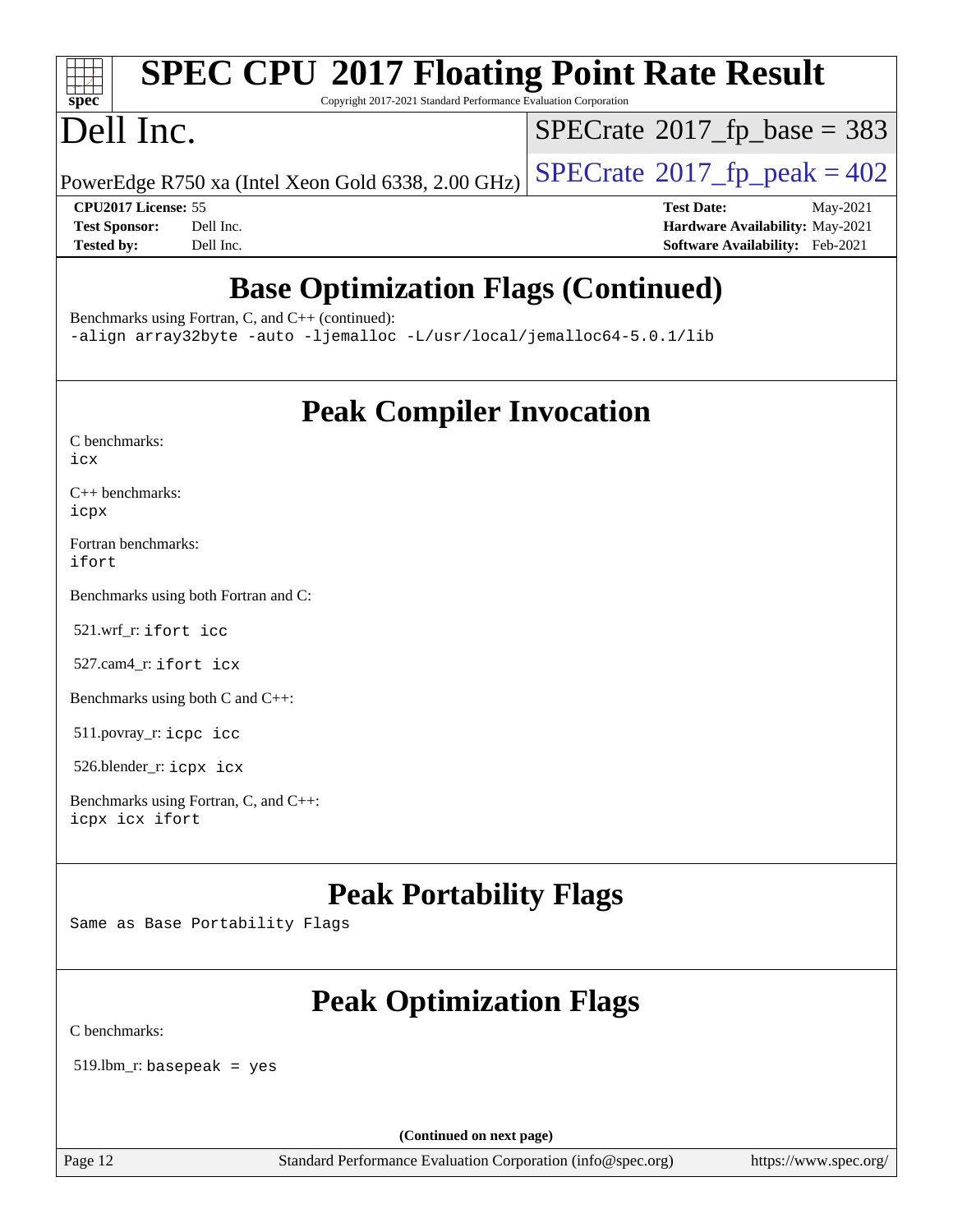### **[spec](http://www.spec.org/) [SPEC CPU](http://www.spec.org/auto/cpu2017/Docs/result-fields.html#SPECCPU2017FloatingPointRateResult)[2017 Floating Point Rate Result](http://www.spec.org/auto/cpu2017/Docs/result-fields.html#SPECCPU2017FloatingPointRateResult)** Copyright 2017-2021 Standard Performance Evaluation Corporation Dell Inc. PowerEdge R750 xa (Intel Xeon Gold 6338, 2.00 GHz)  $\left|$  [SPECrate](http://www.spec.org/auto/cpu2017/Docs/result-fields.html#SPECrate2017fppeak)®[2017\\_fp\\_peak = 4](http://www.spec.org/auto/cpu2017/Docs/result-fields.html#SPECrate2017fppeak)02  $SPECTate$ <sup>®</sup>[2017\\_fp\\_base =](http://www.spec.org/auto/cpu2017/Docs/result-fields.html#SPECrate2017fpbase) 383 **[CPU2017 License:](http://www.spec.org/auto/cpu2017/Docs/result-fields.html#CPU2017License)** 55 **[Test Date:](http://www.spec.org/auto/cpu2017/Docs/result-fields.html#TestDate)** May-2021 **[Test Sponsor:](http://www.spec.org/auto/cpu2017/Docs/result-fields.html#TestSponsor)** Dell Inc. **[Hardware Availability:](http://www.spec.org/auto/cpu2017/Docs/result-fields.html#HardwareAvailability)** May-2021 **[Tested by:](http://www.spec.org/auto/cpu2017/Docs/result-fields.html#Testedby)** Dell Inc. **[Software Availability:](http://www.spec.org/auto/cpu2017/Docs/result-fields.html#SoftwareAvailability)** Feb-2021 **[Peak Optimization Flags \(Continued\)](http://www.spec.org/auto/cpu2017/Docs/result-fields.html#PeakOptimizationFlags)** 538.imagick\_r: basepeak = yes 544.nab\_r: [-w](http://www.spec.org/cpu2017/results/res2021q2/cpu2017-20210524-26529.flags.html#user_peakCCLD544_nab_r_supress_warning_66fb2c4e5c1dd10f38bdd29623979399e5ae75ae6e5453792d82ef66afed381df4a8602f92cac8d2ea0fffa7b93b4b1ccb9ecad4af01c9b2fe338b2082ae3859) [-std=c11](http://www.spec.org/cpu2017/results/res2021q2/cpu2017-20210524-26529.flags.html#user_peakCCLD544_nab_r_std-icc-std_0e1c27790398a4642dfca32ffe6c27b5796f9c2d2676156f2e42c9c44eaad0c049b1cdb667a270c34d979996257aeb8fc440bfb01818dbc9357bd9d174cb8524) [-m64](http://www.spec.org/cpu2017/results/res2021q2/cpu2017-20210524-26529.flags.html#user_peakCCLD544_nab_r_m64-icc) [-Wl,-z,muldefs](http://www.spec.org/cpu2017/results/res2021q2/cpu2017-20210524-26529.flags.html#user_peakEXTRA_LDFLAGS544_nab_r_link_force_multiple1_b4cbdb97b34bdee9ceefcfe54f4c8ea74255f0b02a4b23e853cdb0e18eb4525ac79b5a88067c842dd0ee6996c24547a27a4b99331201badda8798ef8a743f577) [-xCORE-AVX512](http://www.spec.org/cpu2017/results/res2021q2/cpu2017-20210524-26529.flags.html#user_peakCOPTIMIZE544_nab_r_f-xCORE-AVX512) [-flto](http://www.spec.org/cpu2017/results/res2021q2/cpu2017-20210524-26529.flags.html#user_peakCOPTIMIZE544_nab_r_f-flto) [-Ofast](http://www.spec.org/cpu2017/results/res2021q2/cpu2017-20210524-26529.flags.html#user_peakCOPTIMIZE544_nab_r_f-Ofast) [-qopt-mem-layout-trans=4](http://www.spec.org/cpu2017/results/res2021q2/cpu2017-20210524-26529.flags.html#user_peakCOPTIMIZE544_nab_r_f-qopt-mem-layout-trans_fa39e755916c150a61361b7846f310bcdf6f04e385ef281cadf3647acec3f0ae266d1a1d22d972a7087a248fd4e6ca390a3634700869573d231a252c784941a8) [-fimf-accuracy-bits=14:sqrt](http://www.spec.org/cpu2017/results/res2021q2/cpu2017-20210524-26529.flags.html#user_peakEXTRA_OPTIMIZE544_nab_r_f-imf-accuracy-bits_dec3764af0c61f52590ca8f859bc2b38948cb3a9f4bd45f959a8dd6743142ff5c0d5c89fdfba8d7c6d41a5122d7dc4d32797a5effd20a981baa30839b7373d7d) [-mbranches-within-32B-boundaries](http://www.spec.org/cpu2017/results/res2021q2/cpu2017-20210524-26529.flags.html#user_peakEXTRA_COPTIMIZE544_nab_r_f-mbranches-within-32B-boundaries) [-ljemalloc](http://www.spec.org/cpu2017/results/res2021q2/cpu2017-20210524-26529.flags.html#user_peakEXTRA_LIBS544_nab_r_jemalloc_link_lib_d1249b907c500fa1c0672f44f562e3d0f79738ae9e3c4a9c376d49f265a04b9c99b167ecedbf6711b3085be911c67ff61f150a17b3472be731631ba4d0471706) [-L/usr/local/jemalloc64-5.0.1/lib](http://www.spec.org/cpu2017/results/res2021q2/cpu2017-20210524-26529.flags.html#user_peakEXTRA_LIBS544_nab_r_jemalloc_link_path64_1_cc289568b1a6c0fd3b62c91b824c27fcb5af5e8098e6ad028160d21144ef1b8aef3170d2acf0bee98a8da324cfe4f67d0a3d0c4cc4673d993d694dc2a0df248b) [C++ benchmarks:](http://www.spec.org/auto/cpu2017/Docs/result-fields.html#CXXbenchmarks) 508.namd\_r: basepeak = yes 510.parest\_r: [-w](http://www.spec.org/cpu2017/results/res2021q2/cpu2017-20210524-26529.flags.html#user_peakCXXLD510_parest_r_supress_warning_66fb2c4e5c1dd10f38bdd29623979399e5ae75ae6e5453792d82ef66afed381df4a8602f92cac8d2ea0fffa7b93b4b1ccb9ecad4af01c9b2fe338b2082ae3859) [-m64](http://www.spec.org/cpu2017/results/res2021q2/cpu2017-20210524-26529.flags.html#user_peakCXXLD510_parest_r_m64-icc) [-Wl,-z,muldefs](http://www.spec.org/cpu2017/results/res2021q2/cpu2017-20210524-26529.flags.html#user_peakEXTRA_LDFLAGS510_parest_r_link_force_multiple1_b4cbdb97b34bdee9ceefcfe54f4c8ea74255f0b02a4b23e853cdb0e18eb4525ac79b5a88067c842dd0ee6996c24547a27a4b99331201badda8798ef8a743f577) [-xCORE-AVX512](http://www.spec.org/cpu2017/results/res2021q2/cpu2017-20210524-26529.flags.html#user_peakCXXOPTIMIZE510_parest_r_f-xCORE-AVX512) [-Ofast](http://www.spec.org/cpu2017/results/res2021q2/cpu2017-20210524-26529.flags.html#user_peakCXXOPTIMIZE510_parest_r_f-Ofast) [-ffast-math](http://www.spec.org/cpu2017/results/res2021q2/cpu2017-20210524-26529.flags.html#user_peakCXXOPTIMIZE510_parest_r_f-ffast-math) [-flto](http://www.spec.org/cpu2017/results/res2021q2/cpu2017-20210524-26529.flags.html#user_peakCXXOPTIMIZE510_parest_r_f-flto) [-mfpmath=sse](http://www.spec.org/cpu2017/results/res2021q2/cpu2017-20210524-26529.flags.html#user_peakCXXOPTIMIZE510_parest_r_f-mfpmath_70eb8fac26bde974f8ab713bc9086c5621c0b8d2f6c86f38af0bd7062540daf19db5f3a066d8c6684be05d84c9b6322eb3b5be6619d967835195b93d6c02afa1) [-funroll-loops](http://www.spec.org/cpu2017/results/res2021q2/cpu2017-20210524-26529.flags.html#user_peakCXXOPTIMIZE510_parest_r_f-funroll-loops) [-qopt-mem-layout-trans=4](http://www.spec.org/cpu2017/results/res2021q2/cpu2017-20210524-26529.flags.html#user_peakCXXOPTIMIZE510_parest_r_f-qopt-mem-layout-trans_fa39e755916c150a61361b7846f310bcdf6f04e385ef281cadf3647acec3f0ae266d1a1d22d972a7087a248fd4e6ca390a3634700869573d231a252c784941a8) [-mbranches-within-32B-boundaries](http://www.spec.org/cpu2017/results/res2021q2/cpu2017-20210524-26529.flags.html#user_peakEXTRA_CXXOPTIMIZE510_parest_r_f-mbranches-within-32B-boundaries) [-ljemalloc](http://www.spec.org/cpu2017/results/res2021q2/cpu2017-20210524-26529.flags.html#user_peakEXTRA_LIBS510_parest_r_jemalloc_link_lib_d1249b907c500fa1c0672f44f562e3d0f79738ae9e3c4a9c376d49f265a04b9c99b167ecedbf6711b3085be911c67ff61f150a17b3472be731631ba4d0471706) [-L/usr/local/jemalloc64-5.0.1/lib](http://www.spec.org/cpu2017/results/res2021q2/cpu2017-20210524-26529.flags.html#user_peakEXTRA_LIBS510_parest_r_jemalloc_link_path64_1_cc289568b1a6c0fd3b62c91b824c27fcb5af5e8098e6ad028160d21144ef1b8aef3170d2acf0bee98a8da324cfe4f67d0a3d0c4cc4673d993d694dc2a0df248b) [Fortran benchmarks](http://www.spec.org/auto/cpu2017/Docs/result-fields.html#Fortranbenchmarks): 503.bwaves\_r: [-w](http://www.spec.org/cpu2017/results/res2021q2/cpu2017-20210524-26529.flags.html#user_peakFCLD503_bwaves_r_supress_warning_66fb2c4e5c1dd10f38bdd29623979399e5ae75ae6e5453792d82ef66afed381df4a8602f92cac8d2ea0fffa7b93b4b1ccb9ecad4af01c9b2fe338b2082ae3859) [-m64](http://www.spec.org/cpu2017/results/res2021q2/cpu2017-20210524-26529.flags.html#user_peakFCLD503_bwaves_r_m64-icc) [-Wl,-z,muldefs](http://www.spec.org/cpu2017/results/res2021q2/cpu2017-20210524-26529.flags.html#user_peakEXTRA_LDFLAGS503_bwaves_r_link_force_multiple1_b4cbdb97b34bdee9ceefcfe54f4c8ea74255f0b02a4b23e853cdb0e18eb4525ac79b5a88067c842dd0ee6996c24547a27a4b99331201badda8798ef8a743f577) [-xCORE-AVX512](http://www.spec.org/cpu2017/results/res2021q2/cpu2017-20210524-26529.flags.html#user_peakFOPTIMIZE503_bwaves_r_f-xCORE-AVX512) [-O3](http://www.spec.org/cpu2017/results/res2021q2/cpu2017-20210524-26529.flags.html#user_peakFOPTIMIZE503_bwaves_r_f-O3) [-ipo](http://www.spec.org/cpu2017/results/res2021q2/cpu2017-20210524-26529.flags.html#user_peakFOPTIMIZE503_bwaves_r_f-ipo) [-no-prec-div](http://www.spec.org/cpu2017/results/res2021q2/cpu2017-20210524-26529.flags.html#user_peakFOPTIMIZE503_bwaves_r_f-no-prec-div) [-qopt-prefetch](http://www.spec.org/cpu2017/results/res2021q2/cpu2017-20210524-26529.flags.html#user_peakFOPTIMIZE503_bwaves_r_f-qopt-prefetch) [-ffinite-math-only](http://www.spec.org/cpu2017/results/res2021q2/cpu2017-20210524-26529.flags.html#user_peakFOPTIMIZE503_bwaves_r_f_finite_math_only_cb91587bd2077682c4b38af759c288ed7c732db004271a9512da14a4f8007909a5f1427ecbf1a0fb78ff2a814402c6114ac565ca162485bbcae155b5e4258871) [-qopt-multiple-gather-scatter-by-shuffles](http://www.spec.org/cpu2017/results/res2021q2/cpu2017-20210524-26529.flags.html#user_peakFOPTIMIZE503_bwaves_r_f-qopt-multiple-gather-scatter-by-shuffles) [-qopt-mem-layout-trans=4](http://www.spec.org/cpu2017/results/res2021q2/cpu2017-20210524-26529.flags.html#user_peakFOPTIMIZE503_bwaves_r_f-qopt-mem-layout-trans_fa39e755916c150a61361b7846f310bcdf6f04e385ef281cadf3647acec3f0ae266d1a1d22d972a7087a248fd4e6ca390a3634700869573d231a252c784941a8) [-nostandard-realloc-lhs](http://www.spec.org/cpu2017/results/res2021q2/cpu2017-20210524-26529.flags.html#user_peakEXTRA_FOPTIMIZE503_bwaves_r_f_2003_std_realloc_82b4557e90729c0f113870c07e44d33d6f5a304b4f63d4c15d2d0f1fab99f5daaed73bdb9275d9ae411527f28b936061aa8b9c8f2d63842963b95c9dd6426b8a) [-align array32byte](http://www.spec.org/cpu2017/results/res2021q2/cpu2017-20210524-26529.flags.html#user_peakEXTRA_FOPTIMIZE503_bwaves_r_align_array32byte_b982fe038af199962ba9a80c053b8342c548c85b40b8e86eb3cc33dee0d7986a4af373ac2d51c3f7cf710a18d62fdce2948f201cd044323541f22fc0fffc51b6) [-auto](http://www.spec.org/cpu2017/results/res2021q2/cpu2017-20210524-26529.flags.html#user_peakEXTRA_FOPTIMIZE503_bwaves_r_f-auto) [-mbranches-within-32B-boundaries](http://www.spec.org/cpu2017/results/res2021q2/cpu2017-20210524-26529.flags.html#user_peakEXTRA_FOPTIMIZE503_bwaves_r_f-mbranches-within-32B-boundaries) [-ljemalloc](http://www.spec.org/cpu2017/results/res2021q2/cpu2017-20210524-26529.flags.html#user_peakEXTRA_LIBS503_bwaves_r_jemalloc_link_lib_d1249b907c500fa1c0672f44f562e3d0f79738ae9e3c4a9c376d49f265a04b9c99b167ecedbf6711b3085be911c67ff61f150a17b3472be731631ba4d0471706) [-L/usr/local/jemalloc64-5.0.1/lib](http://www.spec.org/cpu2017/results/res2021q2/cpu2017-20210524-26529.flags.html#user_peakEXTRA_LIBS503_bwaves_r_jemalloc_link_path64_1_cc289568b1a6c0fd3b62c91b824c27fcb5af5e8098e6ad028160d21144ef1b8aef3170d2acf0bee98a8da324cfe4f67d0a3d0c4cc4673d993d694dc2a0df248b)  $549.$ fotonik $3d$ \_r: basepeak = yes 554.roms\_r: Same as 503.bwaves\_r [Benchmarks using both Fortran and C](http://www.spec.org/auto/cpu2017/Docs/result-fields.html#BenchmarksusingbothFortranandC):  $521.\text{wrf}_r$ :  $-\text{prof}-\text{gen}(pass 1)$   $-\text{prof}-\text{use}(pass 2)$   $-\text{xCORE}-\text{AVX}512$  [-O3](http://www.spec.org/cpu2017/results/res2021q2/cpu2017-20210524-26529.flags.html#user_peakCOPTIMIZE521_wrf_r_f-O3) [-ipo](http://www.spec.org/cpu2017/results/res2021q2/cpu2017-20210524-26529.flags.html#user_peakCOPTIMIZE521_wrf_r_f-ipo) [-no-prec-div](http://www.spec.org/cpu2017/results/res2021q2/cpu2017-20210524-26529.flags.html#user_peakCOPTIMIZE521_wrf_r_f-no-prec-div) [-qopt-prefetch](http://www.spec.org/cpu2017/results/res2021q2/cpu2017-20210524-26529.flags.html#user_peakCOPTIMIZE521_wrf_r_f-qopt-prefetch) [-ffinite-math-only](http://www.spec.org/cpu2017/results/res2021q2/cpu2017-20210524-26529.flags.html#user_peakCOPTIMIZE521_wrf_r_f_finite_math_only_cb91587bd2077682c4b38af759c288ed7c732db004271a9512da14a4f8007909a5f1427ecbf1a0fb78ff2a814402c6114ac565ca162485bbcae155b5e4258871) [-qopt-multiple-gather-scatter-by-shuffles](http://www.spec.org/cpu2017/results/res2021q2/cpu2017-20210524-26529.flags.html#user_peakCOPTIMIZE521_wrf_r_f-qopt-multiple-gather-scatter-by-shuffles) [-qopt-mem-layout-trans=4](http://www.spec.org/cpu2017/results/res2021q2/cpu2017-20210524-26529.flags.html#user_peakCOPTIMIZE521_wrf_r_f-qopt-mem-layout-trans_fa39e755916c150a61361b7846f310bcdf6f04e385ef281cadf3647acec3f0ae266d1a1d22d972a7087a248fd4e6ca390a3634700869573d231a252c784941a8) [-mbranches-within-32B-boundaries](http://www.spec.org/cpu2017/results/res2021q2/cpu2017-20210524-26529.flags.html#user_peakEXTRA_COPTIMIZEEXTRA_FOPTIMIZE521_wrf_r_f-mbranches-within-32B-boundaries) [-nostandard-realloc-lhs](http://www.spec.org/cpu2017/results/res2021q2/cpu2017-20210524-26529.flags.html#user_peakEXTRA_FOPTIMIZE521_wrf_r_f_2003_std_realloc_82b4557e90729c0f113870c07e44d33d6f5a304b4f63d4c15d2d0f1fab99f5daaed73bdb9275d9ae411527f28b936061aa8b9c8f2d63842963b95c9dd6426b8a) [-align array32byte](http://www.spec.org/cpu2017/results/res2021q2/cpu2017-20210524-26529.flags.html#user_peakEXTRA_FOPTIMIZE521_wrf_r_align_array32byte_b982fe038af199962ba9a80c053b8342c548c85b40b8e86eb3cc33dee0d7986a4af373ac2d51c3f7cf710a18d62fdce2948f201cd044323541f22fc0fffc51b6) [-auto](http://www.spec.org/cpu2017/results/res2021q2/cpu2017-20210524-26529.flags.html#user_peakEXTRA_FOPTIMIZE521_wrf_r_f-auto) [-L/usr/local/jemalloc64-5.0.1/lib](http://www.spec.org/cpu2017/results/res2021q2/cpu2017-20210524-26529.flags.html#user_peakEXTRA_LIBS521_wrf_r_jemalloc_link_path64_1_cc289568b1a6c0fd3b62c91b824c27fcb5af5e8098e6ad028160d21144ef1b8aef3170d2acf0bee98a8da324cfe4f67d0a3d0c4cc4673d993d694dc2a0df248b) [-ljemalloc](http://www.spec.org/cpu2017/results/res2021q2/cpu2017-20210524-26529.flags.html#user_peakEXTRA_LIBS521_wrf_r_jemalloc_link_lib_d1249b907c500fa1c0672f44f562e3d0f79738ae9e3c4a9c376d49f265a04b9c99b167ecedbf6711b3085be911c67ff61f150a17b3472be731631ba4d0471706)  $527.cam4_r:$  basepeak = yes [Benchmarks using both C and C++](http://www.spec.org/auto/cpu2017/Docs/result-fields.html#BenchmarksusingbothCandCXX): 511.povray\_r: [-prof-gen](http://www.spec.org/cpu2017/results/res2021q2/cpu2017-20210524-26529.flags.html#user_peakPASS1_CFLAGSPASS1_CXXFLAGSPASS1_LDFLAGS511_povray_r_prof_gen_5aa4926d6013ddb2a31985c654b3eb18169fc0c6952a63635c234f711e6e63dd76e94ad52365559451ec499a2cdb89e4dc58ba4c67ef54ca681ffbe1461d6b36)(pass 1) [-prof-use](http://www.spec.org/cpu2017/results/res2021q2/cpu2017-20210524-26529.flags.html#user_peakPASS2_CFLAGSPASS2_CXXFLAGSPASS2_LDFLAGS511_povray_r_prof_use_1a21ceae95f36a2b53c25747139a6c16ca95bd9def2a207b4f0849963b97e94f5260e30a0c64f4bb623698870e679ca08317ef8150905d41bd88c6f78df73f19)(pass 2) [-xCORE-AVX512](http://www.spec.org/cpu2017/results/res2021q2/cpu2017-20210524-26529.flags.html#user_peakCOPTIMIZECXXOPTIMIZE511_povray_r_f-xCORE-AVX512) [-O3](http://www.spec.org/cpu2017/results/res2021q2/cpu2017-20210524-26529.flags.html#user_peakCOPTIMIZECXXOPTIMIZE511_povray_r_f-O3) [-ipo](http://www.spec.org/cpu2017/results/res2021q2/cpu2017-20210524-26529.flags.html#user_peakCOPTIMIZECXXOPTIMIZE511_povray_r_f-ipo) [-no-prec-div](http://www.spec.org/cpu2017/results/res2021q2/cpu2017-20210524-26529.flags.html#user_peakCOPTIMIZECXXOPTIMIZE511_povray_r_f-no-prec-div) [-qopt-prefetch](http://www.spec.org/cpu2017/results/res2021q2/cpu2017-20210524-26529.flags.html#user_peakCOPTIMIZECXXOPTIMIZE511_povray_r_f-qopt-prefetch) [-ffinite-math-only](http://www.spec.org/cpu2017/results/res2021q2/cpu2017-20210524-26529.flags.html#user_peakCOPTIMIZECXXOPTIMIZE511_povray_r_f_finite_math_only_cb91587bd2077682c4b38af759c288ed7c732db004271a9512da14a4f8007909a5f1427ecbf1a0fb78ff2a814402c6114ac565ca162485bbcae155b5e4258871) [-qopt-multiple-gather-scatter-by-shuffles](http://www.spec.org/cpu2017/results/res2021q2/cpu2017-20210524-26529.flags.html#user_peakCOPTIMIZECXXOPTIMIZE511_povray_r_f-qopt-multiple-gather-scatter-by-shuffles) **(Continued on next page)**

Page 13 Standard Performance Evaluation Corporation [\(info@spec.org\)](mailto:info@spec.org) <https://www.spec.org/>